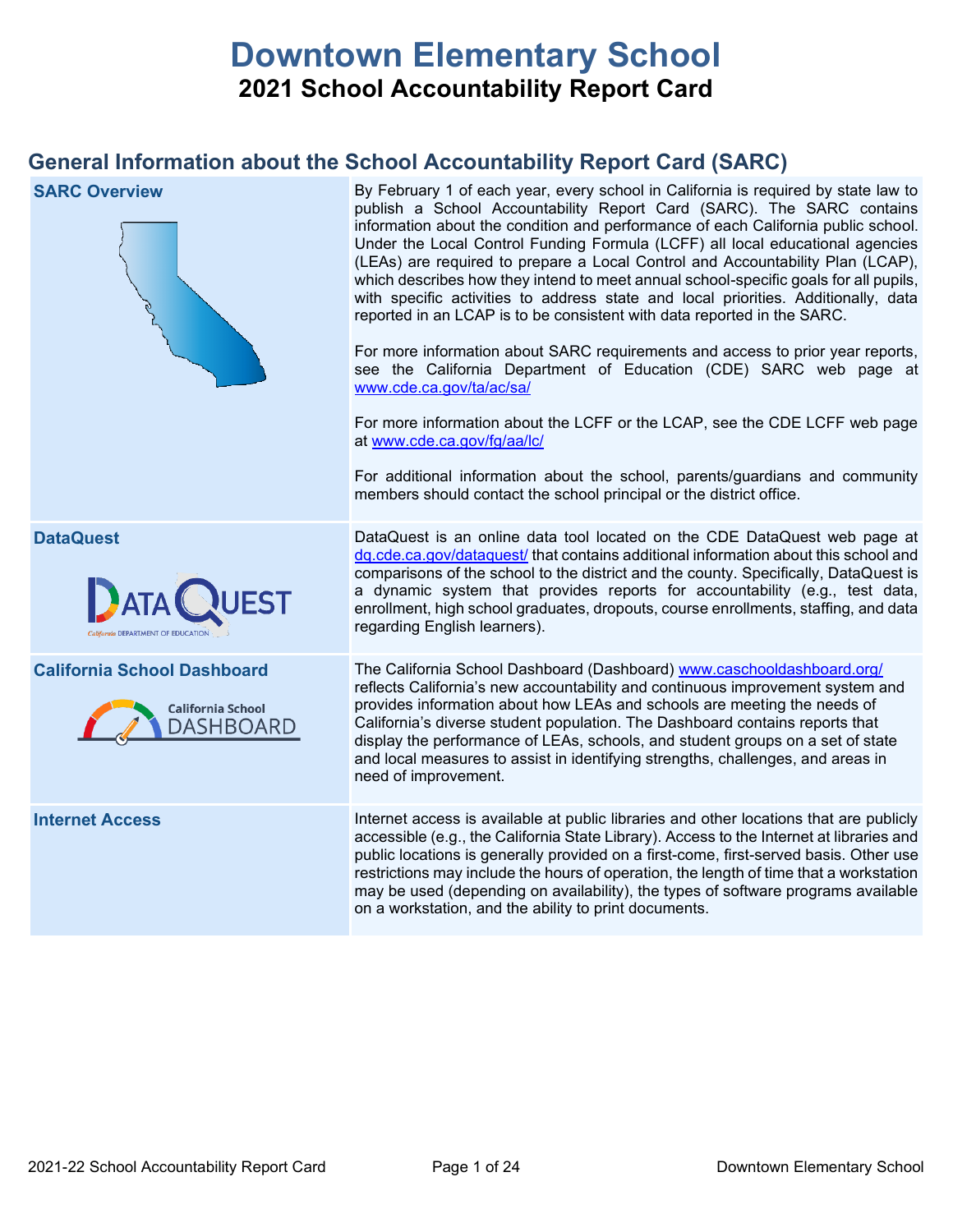## **2021-22 School Contact Information**

| <b>School Name</b>                                 | Downtown Elementary School |
|----------------------------------------------------|----------------------------|
| <b>Street</b>                                      | 2021 M Street              |
| City, State, Zip                                   | Bakersfield, CA 93301      |
| <b>Phone Number</b>                                | 661-631-5920               |
| <b>Principal</b>                                   | Noreen Barthelmes          |
| <b>Email Address</b>                               | barthelmesn@bcsd.com       |
| <b>School Website</b>                              | www.bcsd.com/downtown      |
| County-District-School (CDS) Code 15-63321-6114284 |                            |

| <b>2021-22 District Contact Information</b> |                                         |  |  |
|---------------------------------------------|-----------------------------------------|--|--|
| <b>District Name</b>                        | <b>Bakersfield City School District</b> |  |  |
| <b>Phone Number</b>                         | 661-631-4600                            |  |  |
| Superintendent                              | Mark Luque                              |  |  |
| <b>Email Address</b>                        | supt@bcsd.com                           |  |  |
| <b>District Website Address</b>             | www.bcsd.com                            |  |  |

#### **2021-22 School Overview**

The School Accountability Report Card was established by Proposition 98, an initiative passed by California voters. As you read this Report Card, you will gain a better understanding of Downtown as a school with a record of high achievement, a faculty that is professionally skilled and personally committed to meeting the learning needs of students, and a student body which is enthusiastic and motivated to perform well. Learning activities include problem based challenges, working cooperatively, and engaged in technology and engineering principles.

We, the faculty and staff of Downtown School, are dedicated to maximizing learning for all.

Our mission statement: Excellence in Everything!

Our Vision: We envision a school where all students know they are valued for their individuality and are supported to grow in a manner that best reflects their individual strengths and talents. It is our goal to assist each child in becoming a contributing member of a multicultural society by creating an environment that nurtures each child's love of learning, promotes academic excellence, cultivates social consciousness, develops physical strength, and ensures emotional well-being. Our school focus is Engineering and we incorporate creative engineering learning activities K-8 in our day and after school

programs.

Our four main school goals are to:

- 1. Ensure that all students are learning successfully at high levels.
- 2. Ensure that all students are behaving successfully.
- 3. Ensure a Safe School Environment.
- 4. Ensure a high level of welcoming parent and community involvement.

All our school programs work in a coordinated way to support achievement of the goals stated above.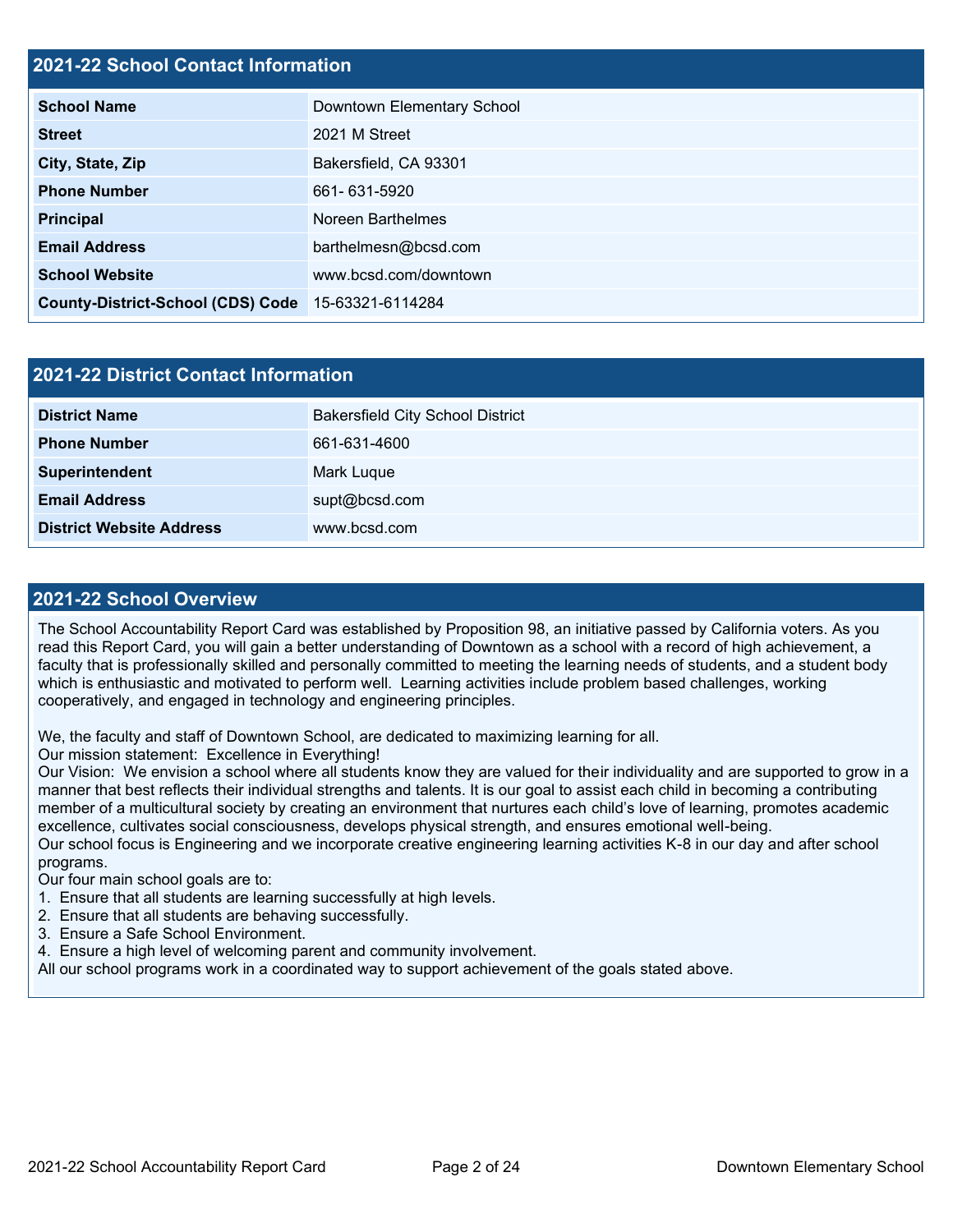## **About this School**

| 2020-21 Student Enrollment by Grade Level |                           |  |  |  |
|-------------------------------------------|---------------------------|--|--|--|
| <b>Grade Level</b>                        | <b>Number of Students</b> |  |  |  |
| Kindergarten                              | 36                        |  |  |  |
| Grade 1                                   | 33                        |  |  |  |
| Grade 2                                   | 42                        |  |  |  |
| Grade 3                                   | 37                        |  |  |  |
| Grade 4                                   | 38                        |  |  |  |
| Grade 5                                   | 35                        |  |  |  |
| Grade 6                                   | 33                        |  |  |  |
| Grade 7                                   | 28                        |  |  |  |
| Grade 8                                   | 29                        |  |  |  |
| <b>Total Enrollment</b>                   | 311                       |  |  |  |

## **2020-21 Student Enrollment by Student Group**

| <b>Student Group</b>                   | <b>Percent of Total Enrollment</b> |
|----------------------------------------|------------------------------------|
| Female                                 | 48.2                               |
| <b>Male</b>                            | 51.8                               |
| American Indian or Alaska Native       | $\mathbf 1$                        |
| <b>Asian</b>                           | 3.2                                |
| <b>Black or African American</b>       | 5.1                                |
| <b>Filipino</b>                        | 1.9                                |
| <b>Hispanic or Latino</b>              | 47.6                               |
| <b>Two or More Races</b>               | 2.6                                |
| <b>White</b>                           | 38.6                               |
| <b>English Learners</b>                | 1.3                                |
| <b>Foster Youth</b>                    | 0.3                                |
| <b>Socioeconomically Disadvantaged</b> | 40.5                               |
| <b>Students with Disabilities</b>      | 8                                  |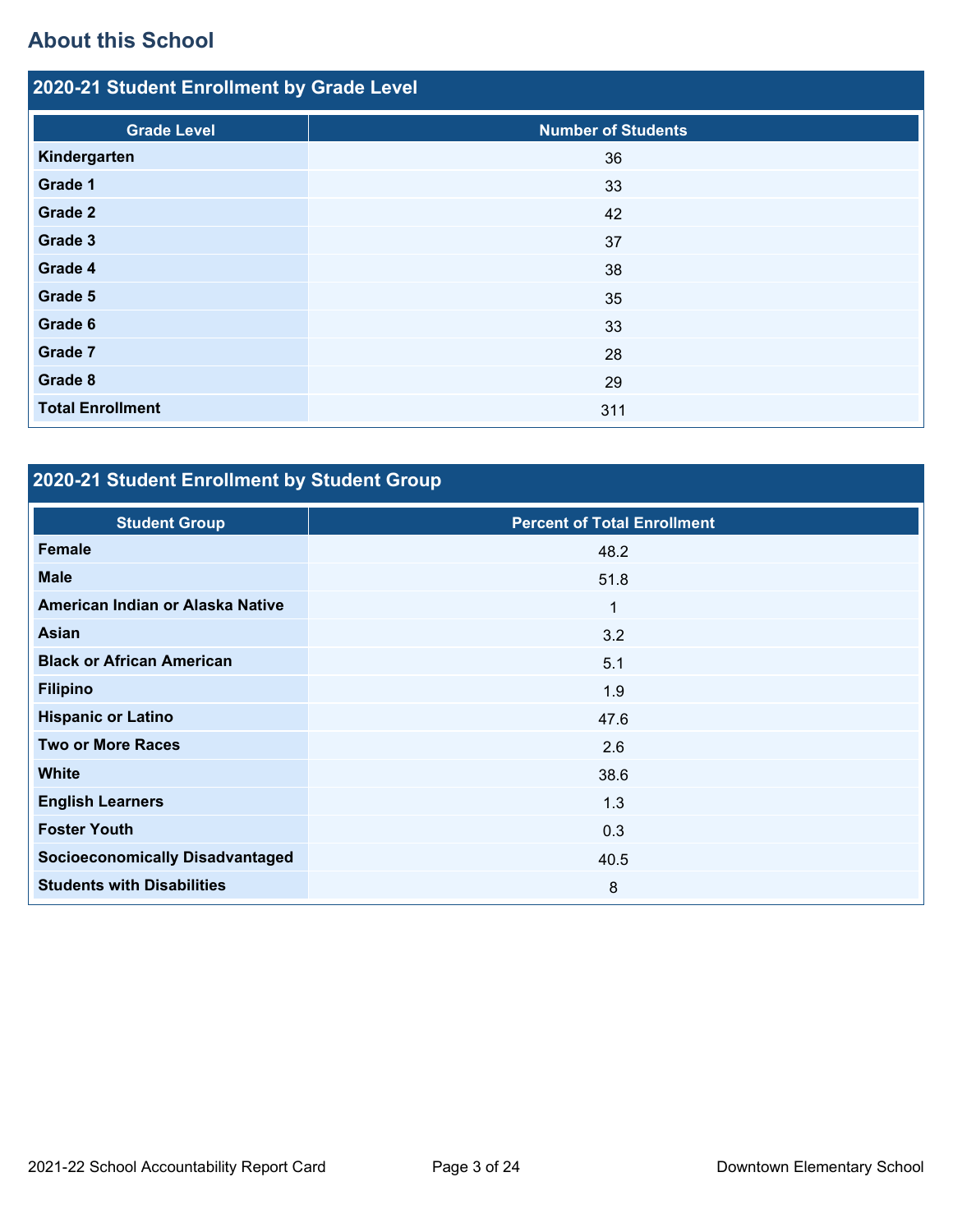## **A. Conditions of Learning State Priority: Basic**

The SARC provides the following information relevant to the State priority: Basic (Priority 1):

- Degree to which teachers are appropriately assigned and fully credentialed in the subject area and for the pupils they are teaching;
	- Pupils have access to standards-aligned instructional materials; and
- School facilities are maintained in good repair

Note: For more information refer to the Updated Teacher Equity Definitions web page at<https://www.cde.ca.gov/pd/ee/teacherequitydefinitions.asp>

### **2019-20 Teacher Preparation and Placement**

| <b>Authorization/Assignment</b>                                                                 | 2019-20 |
|-------------------------------------------------------------------------------------------------|---------|
| Fully (Preliminary or Clear) Credentialed for Subject and Student Placement (properly assigned) |         |
| Intern Credential Holders Properly Assigned                                                     |         |
| Teachers Without Credentials and Misassignments ("ineffective" under ESSA)                      |         |
| Credentialed Teachers Assigned Out-of-Field ("out-of-field" under ESSA)                         |         |
| <b>Unknown</b>                                                                                  |         |
| <b>Total Teaching Positions</b>                                                                 |         |
|                                                                                                 |         |

Note: The data in this table is based on Full Time Equivalent (FTE) status. One FTE equals one staff member working full time; one FTE could also represent two staff members who each work 50 percent of full time. Additionally, an assignment is defined as a position that an educator is assigned to based on setting, subject, and grade level. An authorization is defined as the services that an educator is authorized to provide to students.

## **2019-20 Teachers Without Credentials and Misassignments (considered "ineffective" under ESSA)**

| <b>Authorization/Assignment</b>                              | 2019-20 |
|--------------------------------------------------------------|---------|
| <b>Permits and Waivers</b>                                   |         |
| <b>Misassignments</b>                                        |         |
| <b>Vacant Positions</b>                                      |         |
| <b>Total Teachers Without Credentials and Misassignments</b> |         |

## **2019-20 Credentialed Teachers Assigned Out-of-Field (considered "out-of-field" under ESSA)**

| <b>Indicator</b>                                       | 2019-20 |
|--------------------------------------------------------|---------|
| Credentialed Teachers Authorized on a Permit or Waiver |         |
| <b>Local Assignment Options</b>                        |         |
| <b>Total Out-of-Field Teachers</b>                     |         |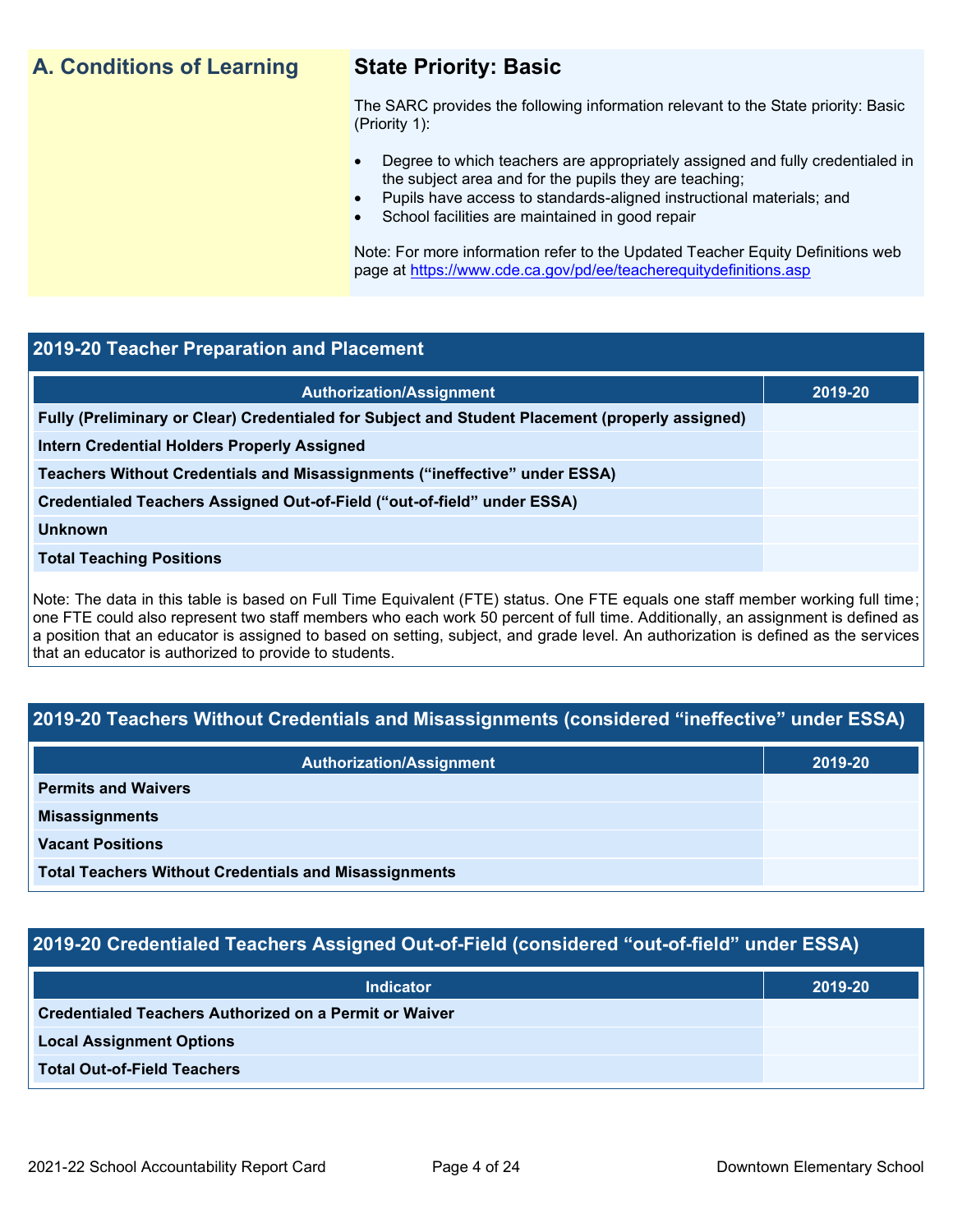## **2019-20 Class Assignments**

| <b>Indicator</b>                                                                                                                                    | 2019-20 |
|-----------------------------------------------------------------------------------------------------------------------------------------------------|---------|
| <b>Misassignments for English Learners</b><br>(a percentage of all the classes with English learners taught by teachers that are misassigned)       |         |
| No credential, permit or authorization to teach<br>(a percentage of all the classes taught by teachers with no record of an authorization to teach) |         |

## **2021-22 Quality, Currency, Availability of Textbooks and Other Instructional Materials**

Every student is provided with sufficient and standards-aligned textbooks or other instructional materials.

#### **Year and month in which the data were collected** September, 2021

| <b>Subject</b>                                                                                                                                                                                           | <b>Textbooks and Other Instructional Materials/year of</b><br><b>Adoption</b>                                                                                                                                                                                                                            | <b>From</b><br><b>Most</b><br><b>Recent</b><br><b>Adoption</b> | <b>Percent</b><br><b>Students</b><br><b>Lacking Own</b><br><b>Assigned</b><br>Copy |
|----------------------------------------------------------------------------------------------------------------------------------------------------------------------------------------------------------|----------------------------------------------------------------------------------------------------------------------------------------------------------------------------------------------------------------------------------------------------------------------------------------------------------|----------------------------------------------------------------|------------------------------------------------------------------------------------|
| <b>Reading/Language Arts</b>                                                                                                                                                                             | Grades TK-5: Benchmark Education Company, Benchmark<br>Advance California; Benchmark Adelante California, 2018<br>Grades 6-8: McGraw Hill, Study Sync, 2018<br>Grades TK-5: Benchmark Education Company, Benchmark<br>Advance (How English Works) (ELD), 2018<br>Grades 6-8: HMH, English 3D (ELD), 2017 | Yes                                                            | $0\%$                                                                              |
| <b>Mathematics</b>                                                                                                                                                                                       | Grades K-5: McGraw Hill, McGraw Hill My Math, 2013<br>Grades 6-8: McGraw Hill, McGraw Hill California Math,<br>Courses 1-3, 2013<br>Grade 7: McGraw Hill, Glencoe Math Accelerated, 2013<br>Grade 8: McGraw Hill, Glencoe Algebra 1, 2013                                                                |                                                                | 0%                                                                                 |
| <b>Science</b><br>Grades K-5: Houghton Mifflin, Houghton Mifflin California<br>Science, 2007<br>Grades 6-8: Holt, Rinehart & Winston, Holt California<br>Science: Earth, Life and Physical Science, 2007 |                                                                                                                                                                                                                                                                                                          | Yes                                                            | $0\%$                                                                              |
| <b>History-Social Science</b>                                                                                                                                                                            | Grades K-5: Harcourt School Publishers, Reflections, 2007<br>Grade 6: Pearson Education, myWorld Ancient Civilizations,<br>2019<br>Grade 7: Pearson Education, myWorld Medieval And Modern<br><b>Times, 2019</b><br>Grade 8: Pearson Education, myWorld Growth and Conflict,<br>2019                     |                                                                | 0%                                                                                 |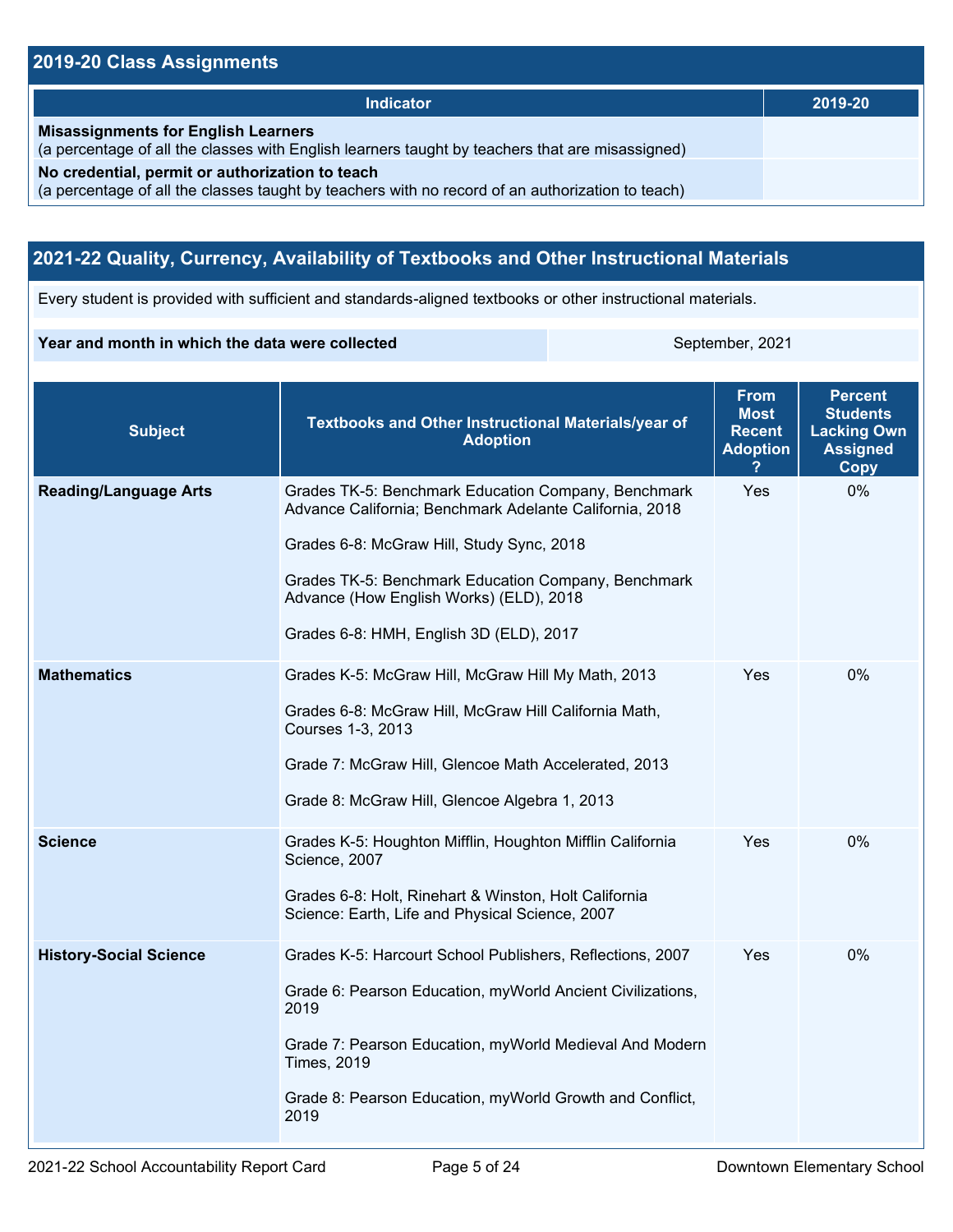| <b>Visual and Performing Arts</b> | Grades TK-6 (Elementary): The California Arts Project, BCSD<br>Course of Study TK-5 (Online), 2019 | Yes | $0\%$ |
|-----------------------------------|----------------------------------------------------------------------------------------------------|-----|-------|
|                                   | Grades 6-8 (Jr Hi/Middle School): Pearson Scott Foresman,<br>Pearson/Scott Foresman, Art, 2007     |     |       |
|                                   | Grades 6-8: Silver Burdett, Silver Burdett Making Music, 2007                                      |     |       |

### **School Facility Conditions and Planned Improvements**

Downtown School was built in 1997. It sits on 1.96 acres of which 1.26 acres is playground. This school has 14 classrooms, a multi-purpose, music room, learning center and library. The campus has a staff lounge.

The custodial staff adheres to a weekly cleaning schedule that includes classrooms, restrooms, cafeteria and kitchen areas.

The District's Mobile Maintenance Team visits the school site at least twice a year. Maintenance emergencies are addressed immediately. District personnel maintain the grounds at least once every two weeks.

This site also is maintained to ensure a clean, safe, and functional facility as determined pursuant to a Facility Inspection Tool developed by the State of California Office of Public School Construction.

| Year and month of the most recent FIT report | 10/30/2021 |
|----------------------------------------------|------------|
|                                              |            |

**System Inspected Rate Good Rate Rate Fair Poor Repair Needed and Action Taken or Planned Systems:** Gas Leaks, Mechanical/HVAC, Sewer X **Interior:** Interior Surfaces X **Cleanliness:** Overall Cleanliness, Pest/Vermin Infestation X **Electrical** X **Restrooms/Fountains:** Restrooms, Sinks/ Fountains X **Safety:** Fire Safety, Hazardous Materials X **Structural:** Structural Damage, Roofs X **External:** Playground/School Grounds, Windows/ Doors/Gates/Fences X

## **Overall Facility Rate**

| Exemplary <sup>1</sup> | <b>Good</b> | - - -<br>-ан | Poor |
|------------------------|-------------|--------------|------|
|                        |             |              |      |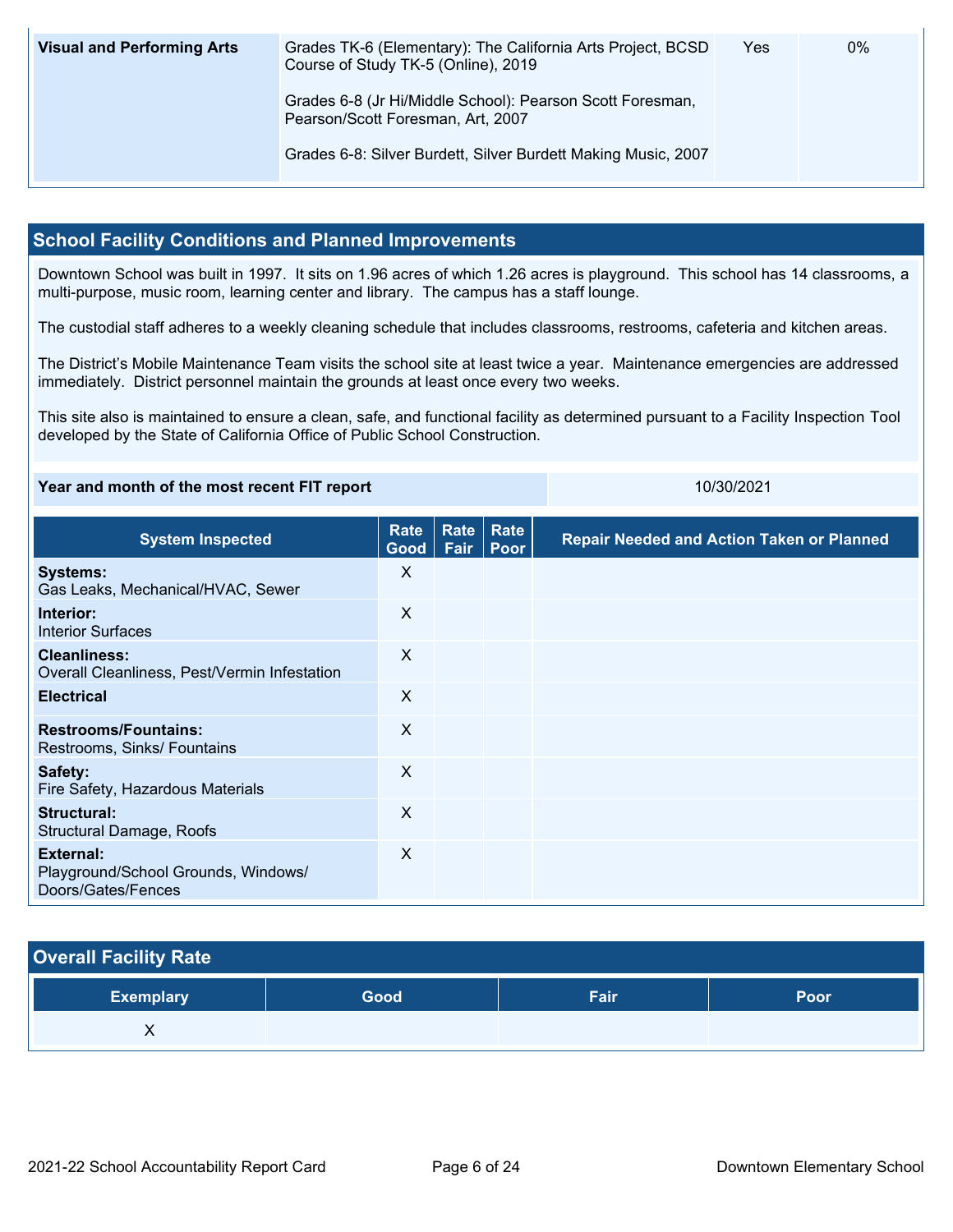## **B. Pupil Outcomes State Priority: Pupil Achievement**

The SARC provides the following information relevant to the State priority: Pupil Achievement (Priority 4):

#### **Statewide Assessments**

(i.e., California Assessment of Student Performance and Progress [CAASPP] System includes the Smarter Balanced Summative Assessments for students in the general education population and the California Alternate Assessments [CAAs] for English language arts/literacy [ELA] and mathematics given in grades three through eight and grade eleven. Only eligible students may participate in the administration of the CAAs. CAAs items are aligned with alternate achievement standards, which are linked with the Common Core State Standards [CCSS] for students with the most significant cognitive disabilities).

The CAASPP System encompasses the following assessments and student participation requirements:

- 1. **Smarter Balanced Summative Assessments and CAAs for ELA** in grades three through eight and grade eleven.
- 2. **Smarter Balanced Summative Assessments and CAAs for mathematics** in grades three through eight and grade eleven.
- 3. **California Science Test (CAST) and CAAs for Science** in grades five, eight, and once in high school (i.e., grade ten, eleven, or twelve).

#### **SARC Reporting in the 2020-2021 School Year Only**

Where the most viable option, LEAs were required to administer the statewide summative assessment in ELA and mathematics. Where a statewide summative assessment was not the most viable option for the LEA (or for one or more gradelevel[s] within the LEA) due to the pandemic, LEAs were allowed to report results from a different assessment that met the criteria established by the State Board of Education (SBE) on March 16, 2021. The assessments were required to be:

- Aligned with CA CCSS for ELA and mathematics;
- Available to students in grades 3 through 8, and grade 11; and
- Uniformly administered across a grade, grade span, school, or district to all eligible students.

#### **Options**

Note that the CAAs could only be administered in-person following health and safety requirements. If it was not viable for the LEA to administer the CAAs in person with health and safety guidelines in place, the LEA was directed to not administer the tests. There were no other assessment options available for the CAAs. Schools administered the Smarter Balanced Summative Assessments for ELA and mathematics, other assessments that meet the SBE criteria, or a combination of both, and they could only choose one of the following:

- Smarter Balanced ELA and mathematics summative assessments;
- Other assessments meeting the SBE criteria; or
- Combination of Smarter Balanced ELA and mathematics summative assessments and other assessments.

The percentage of students who have successfully completed courses that satisfy the requirements for entrance to the University of California and the California State University, or career technical education sequences or programs of study.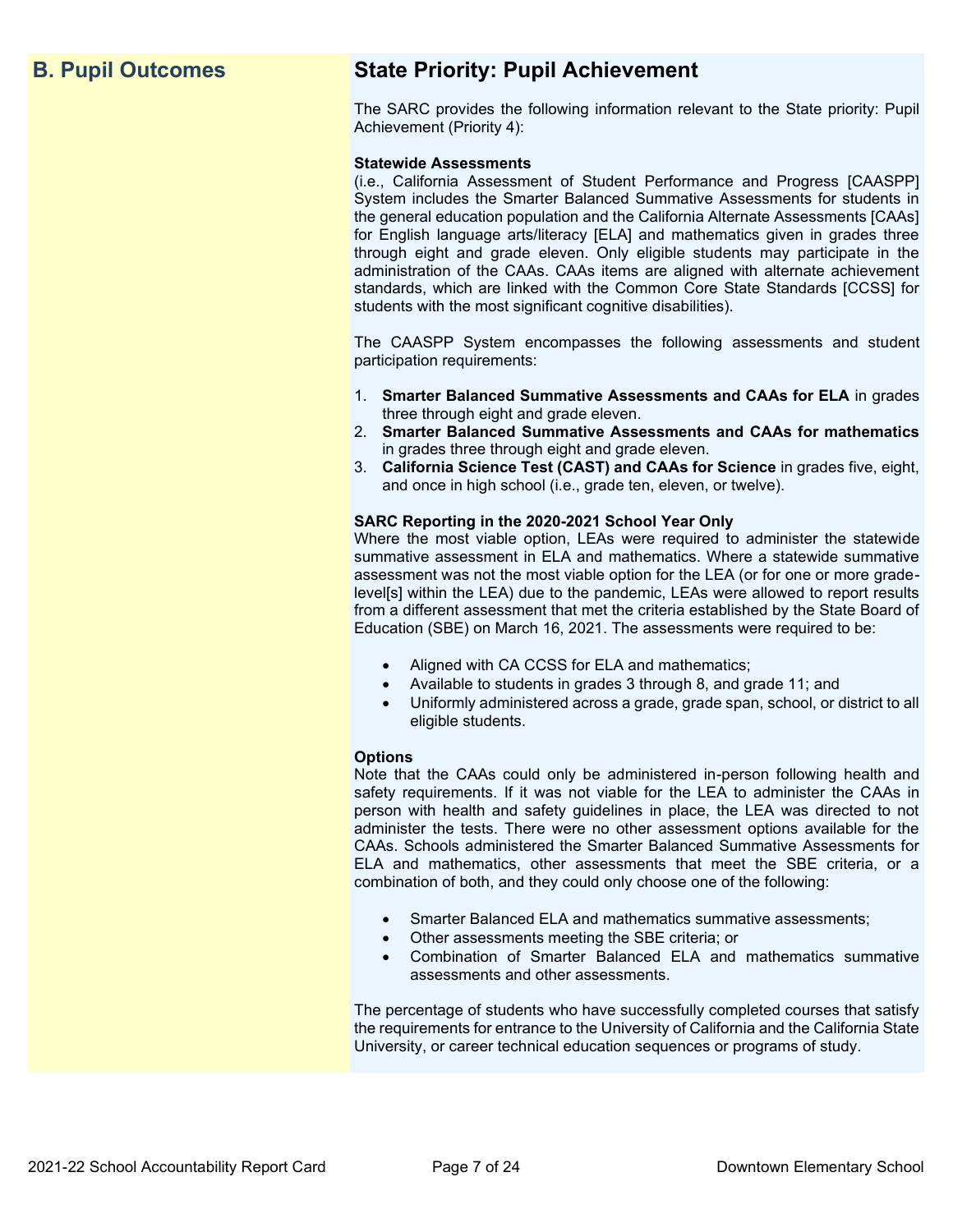### **Percentage of Students Meeting or Exceeding the State Standard on CAASPP**

This table displays CAASPP test results in ELA and mathematics for all students grades three through eight and grade eleven taking and completing a state-administered assessment.

The 2019-2020 data cells with N/A values indicate that the 2019-2020 data are not available due to the COVID-19 pandemic and resulting summative test suspension. The Executive Order N-30-20 was issued which waived the assessment, accountability, and reporting requirements for the 2019-2020 school year.

The 2020-2021 data cells have N/A values because these data are not comparable to other year data due to the COVID-19 pandemic during the 2020-2021 school year. Where the CAASPP assessments in ELA and/or mathematics is not the most viable option, the LEAs were allowed to administer local assessments. Therefore, the 2020-2021 data between school years for the school, district, state are not an accurate comparison. As such, it is inappropriate to compare results of the 2020-2021 school year to other school years.

| Subject                                                              | <b>School</b><br>2019-20 | <b>School</b><br>2020-21 | <b>District</b><br>2019-20 | <b>District</b><br>2020-21 | <b>State</b><br>2019-20 | <b>State</b><br>2020-21 |
|----------------------------------------------------------------------|--------------------------|--------------------------|----------------------------|----------------------------|-------------------------|-------------------------|
| <b>English Language Arts/Literacy</b><br>$\left($ grades 3-8 and 11) | N/A                      | N/A                      | N/A                        | N/A                        | N/A                     | N/A                     |
| <b>Mathematics</b><br>$(grades 3-8 and 11)$                          | N/A                      | N/A                      | N/A                        | N/A                        | N/A                     | N/A                     |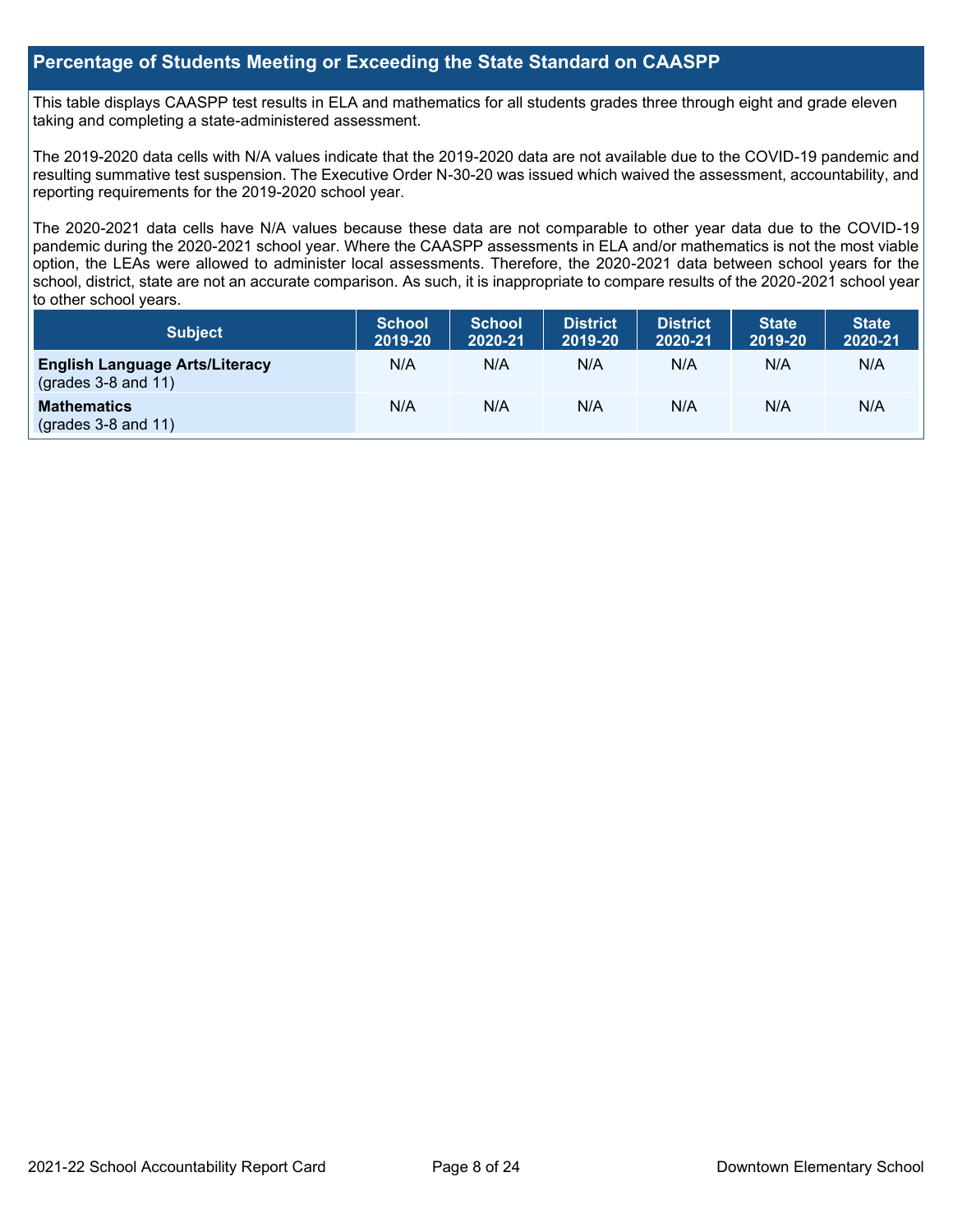## **2020-21 CAASPP Test Results in ELA by Student Group**

This table displays CAASPP test results in ELA by student group for students grades three through eight and grade eleven taking and completing a state-administered assessment. The CDE will populate this table for schools in cases where the school administered the CAASPP assessment. In cases where the school administered a local assessment instead of CAASPP, the CDE will populate this table with "NT" values, meaning this school did not test students using the CAASPP. See the local assessment(s) table for more information.

| <b>CAASPP</b><br><b>Student Groups</b>               | <b>CAASPP</b><br><b>Total</b><br><b>Enrollment</b> | <b>CAASPP</b><br><b>Number</b><br><b>Tested</b> | <b>CAASPP</b><br><b>Percent</b><br><b>Tested</b> | <b>CAASPP</b><br><b>Percent</b><br><b>Not Tested</b> | <b>CAASPP</b><br><b>Percent</b><br>Met or<br><b>Exceeded</b> |
|------------------------------------------------------|----------------------------------------------------|-------------------------------------------------|--------------------------------------------------|------------------------------------------------------|--------------------------------------------------------------|
| <b>All Students</b>                                  | 195                                                | <b>NT</b>                                       | <b>NT</b>                                        | <b>NT</b>                                            | <b>NT</b>                                                    |
| <b>Female</b>                                        | 94                                                 | <b>NT</b>                                       | <b>NT</b>                                        | <b>NT</b>                                            | <b>NT</b>                                                    |
| <b>Male</b>                                          | 101                                                | <b>NT</b>                                       | <b>NT</b>                                        | <b>NT</b>                                            | <b>NT</b>                                                    |
| American Indian or Alaska Native                     | $\overline{\phantom{a}}$                           | <b>NT</b>                                       | <b>NT</b>                                        | <b>NT</b>                                            | <b>NT</b>                                                    |
| <b>Asian</b>                                         | --                                                 | <b>NT</b>                                       | <b>NT</b>                                        | <b>NT</b>                                            | <b>NT</b>                                                    |
| <b>Black or African American</b>                     | 12                                                 | <b>NT</b>                                       | <b>NT</b>                                        | <b>NT</b>                                            | <b>NT</b>                                                    |
| <b>Filipino</b>                                      | $-$                                                | <b>NT</b>                                       | <b>NT</b>                                        | <b>NT</b>                                            | <b>NT</b>                                                    |
| <b>Hispanic or Latino</b>                            | 95                                                 | <b>NT</b>                                       | <b>NT</b>                                        | <b>NT</b>                                            | <b>NT</b>                                                    |
| Native Hawaiian or Pacific Islander                  | $\mathbf 0$                                        | $\mathbf 0$                                     | $\mathbf 0$                                      | $\overline{0}$                                       | $\mathbf 0$                                                  |
| <b>Two or More Races</b>                             | $\overline{a}$                                     | <b>NT</b>                                       | <b>NT</b>                                        | <b>NT</b>                                            | <b>NT</b>                                                    |
| <b>White</b>                                         | 70                                                 | <b>NT</b>                                       | <b>NT</b>                                        | <b>NT</b>                                            | <b>NT</b>                                                    |
| <b>English Learners</b>                              | $\overline{\phantom{a}}$                           | <b>NT</b>                                       | <b>NT</b>                                        | <b>NT</b>                                            | <b>NT</b>                                                    |
| <b>Foster Youth</b>                                  | $\Omega$                                           | $\mathbf 0$                                     | $\mathbf 0$                                      | $\mathbf 0$                                          | $\mathbf 0$                                                  |
| <b>Homeless</b>                                      | --                                                 | <b>NT</b>                                       | <b>NT</b>                                        | <b>NT</b>                                            | <b>NT</b>                                                    |
| <b>Military</b>                                      | 0                                                  | $\pmb{0}$                                       | 0                                                | $\mathbf 0$                                          | 0                                                            |
| <b>Socioeconomically Disadvantaged</b>               | 79                                                 | <b>NT</b>                                       | <b>NT</b>                                        | <b>NT</b>                                            | <b>NT</b>                                                    |
| <b>Students Receiving Migrant Education Services</b> | $\mathbf 0$                                        | $\mathbf 0$                                     | $\Omega$                                         | $\mathbf 0$                                          | 0                                                            |
| <b>Students with Disabilities</b>                    | 19                                                 | <b>NT</b>                                       | <b>NT</b>                                        | <b>NT</b>                                            | <b>NT</b>                                                    |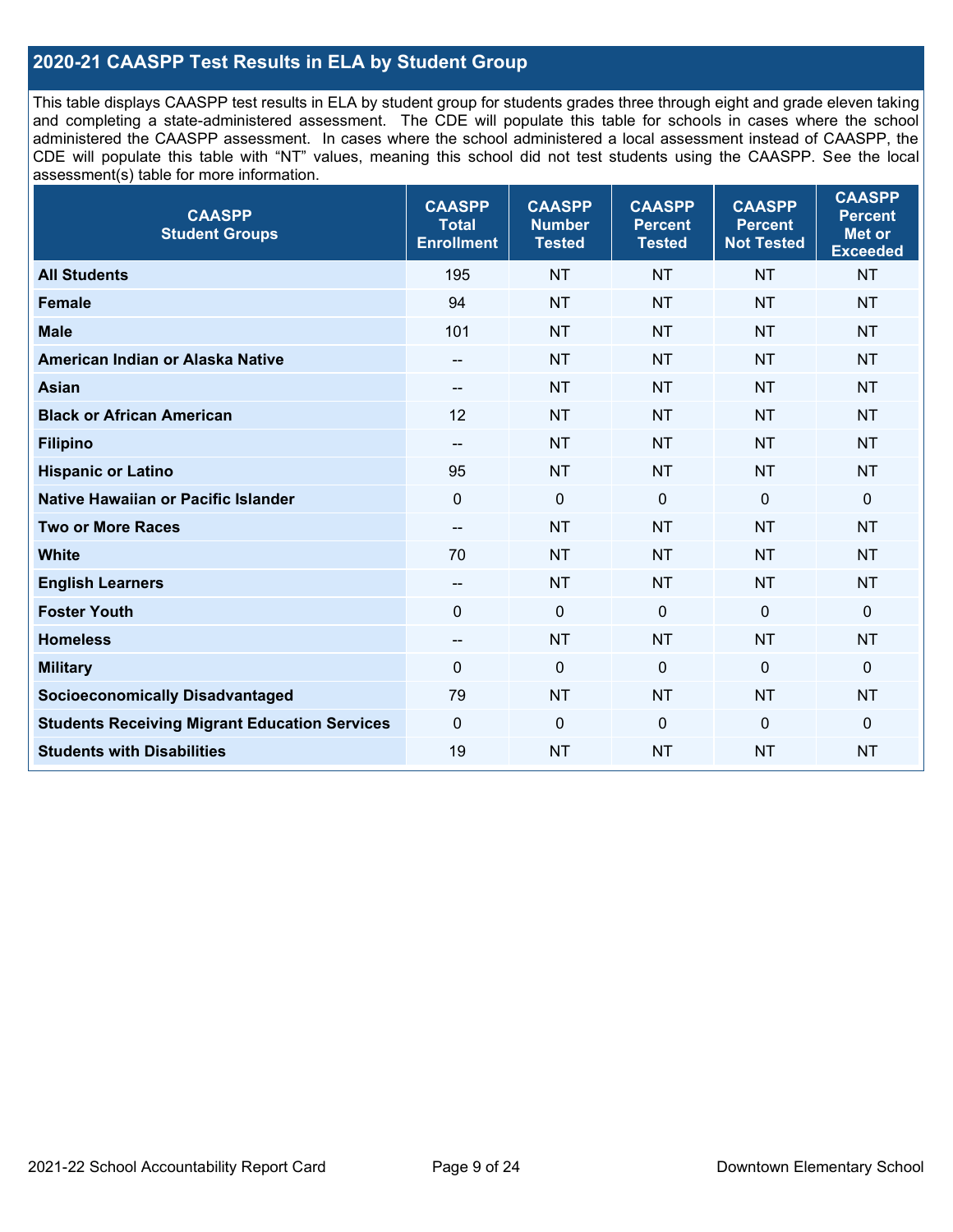## **2020-21 CAASPP Test Results in Math by Student Group**

This table displays CAASPP test results in Math by student group for students grades three through eight and grade eleven taking and completing a state-administered assessment. The CDE will populate this table for schools in cases where the school administered the CAASPP assessment. In cases where the school administered a local assessment instead of CAASPP, the CDE will populate this table with "NT" values, meaning this school did not test students using the CAASPP. See the local assessment(s) table for more information.

| <b>CAASPP</b><br><b>Student Groups</b>               | <b>CAASPP</b><br><b>Total</b><br><b>Enrollment</b> | <b>CAASPP</b><br><b>Number</b><br><b>Tested</b> | <b>CAASPP</b><br><b>Percent</b><br><b>Tested</b> | <b>CAASPP</b><br><b>Percent</b><br><b>Not Tested</b> | <b>CAASPP</b><br><b>Percent</b><br>Met or<br><b>Exceeded</b> |
|------------------------------------------------------|----------------------------------------------------|-------------------------------------------------|--------------------------------------------------|------------------------------------------------------|--------------------------------------------------------------|
| <b>All Students</b>                                  | 195                                                | <b>NT</b>                                       | <b>NT</b>                                        | <b>NT</b>                                            | <b>NT</b>                                                    |
| <b>Female</b>                                        | 94                                                 | <b>NT</b>                                       | <b>NT</b>                                        | <b>NT</b>                                            | <b>NT</b>                                                    |
| <b>Male</b>                                          | 101                                                | <b>NT</b>                                       | <b>NT</b>                                        | <b>NT</b>                                            | <b>NT</b>                                                    |
| American Indian or Alaska Native                     | $\overline{\phantom{a}}$                           | <b>NT</b>                                       | <b>NT</b>                                        | <b>NT</b>                                            | <b>NT</b>                                                    |
| <b>Asian</b>                                         | --                                                 | <b>NT</b>                                       | <b>NT</b>                                        | <b>NT</b>                                            | <b>NT</b>                                                    |
| <b>Black or African American</b>                     | 12                                                 | <b>NT</b>                                       | <b>NT</b>                                        | <b>NT</b>                                            | <b>NT</b>                                                    |
| <b>Filipino</b>                                      | $-$                                                | <b>NT</b>                                       | <b>NT</b>                                        | <b>NT</b>                                            | <b>NT</b>                                                    |
| <b>Hispanic or Latino</b>                            | 95                                                 | <b>NT</b>                                       | <b>NT</b>                                        | <b>NT</b>                                            | <b>NT</b>                                                    |
| Native Hawaiian or Pacific Islander                  | $\mathbf 0$                                        | $\mathbf 0$                                     | $\mathbf 0$                                      | $\overline{0}$                                       | $\mathbf 0$                                                  |
| <b>Two or More Races</b>                             | $\overline{a}$                                     | <b>NT</b>                                       | <b>NT</b>                                        | <b>NT</b>                                            | <b>NT</b>                                                    |
| <b>White</b>                                         | 70                                                 | <b>NT</b>                                       | <b>NT</b>                                        | <b>NT</b>                                            | <b>NT</b>                                                    |
| <b>English Learners</b>                              | $\overline{\phantom{a}}$                           | <b>NT</b>                                       | <b>NT</b>                                        | <b>NT</b>                                            | <b>NT</b>                                                    |
| <b>Foster Youth</b>                                  | $\Omega$                                           | $\mathbf 0$                                     | $\mathbf 0$                                      | $\mathbf 0$                                          | $\mathbf 0$                                                  |
| <b>Homeless</b>                                      | --                                                 | <b>NT</b>                                       | <b>NT</b>                                        | <b>NT</b>                                            | <b>NT</b>                                                    |
| <b>Military</b>                                      | 0                                                  | $\pmb{0}$                                       | 0                                                | $\mathbf 0$                                          | 0                                                            |
| <b>Socioeconomically Disadvantaged</b>               | 79                                                 | <b>NT</b>                                       | <b>NT</b>                                        | <b>NT</b>                                            | <b>NT</b>                                                    |
| <b>Students Receiving Migrant Education Services</b> | $\mathbf 0$                                        | $\mathbf 0$                                     | $\Omega$                                         | $\mathbf 0$                                          | 0                                                            |
| <b>Students with Disabilities</b>                    | 19                                                 | <b>NT</b>                                       | <b>NT</b>                                        | <b>NT</b>                                            | <b>NT</b>                                                    |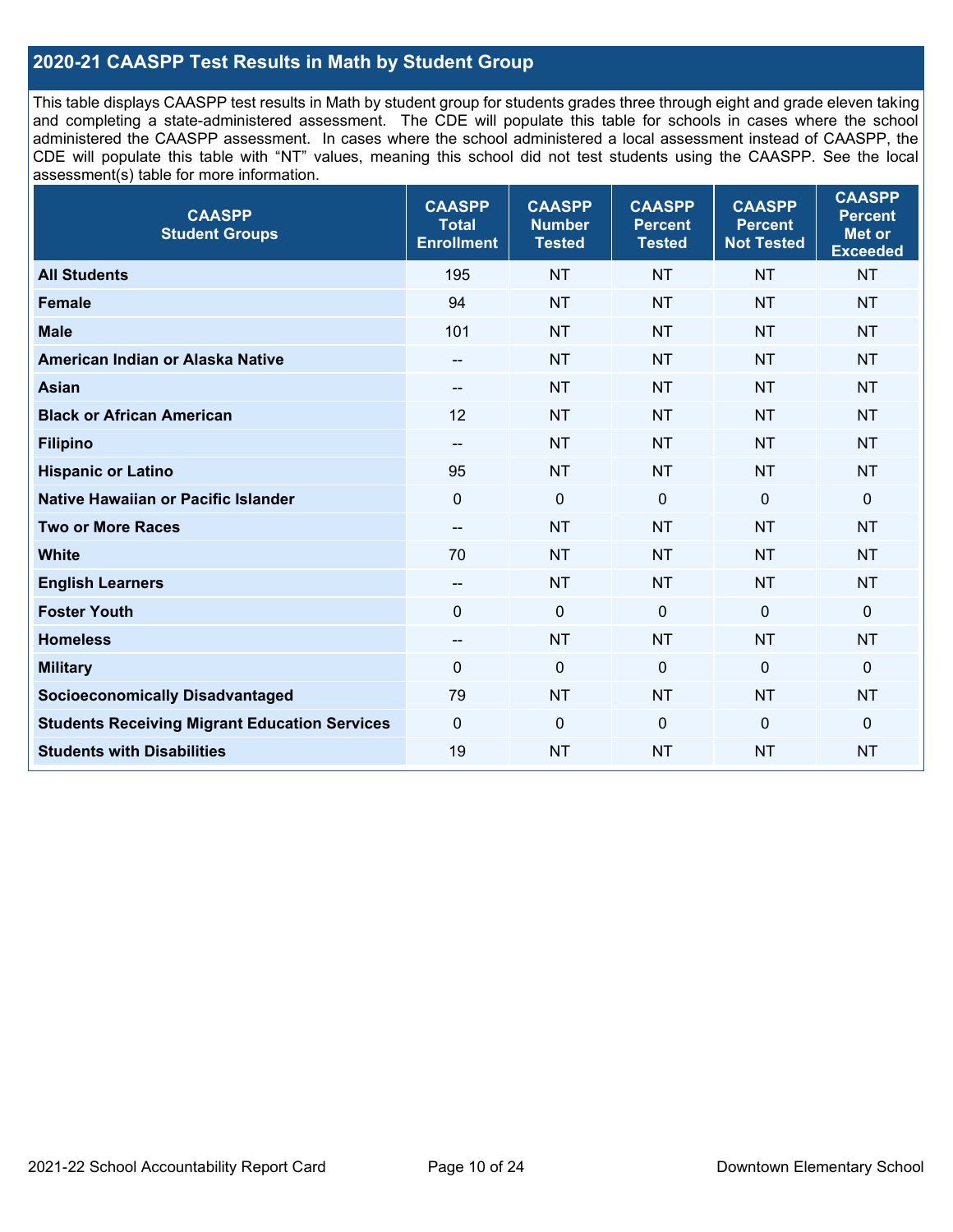## **2020-21 Local Assessment Test Results in ELA by Student Group**

This table displays Local Assessment test results in ELA by student group for students grades three through eight and grade eleven. LEAs/schools will populate this table for schools in cases where the school administered a local assessment. In cases where the school administered the CAASPP assessment, LEAs/schools will populate this table with "N/A" values in all cells, meaning this table is Not Applicable for this school.

| <b>STAR</b><br><b>Student Groups</b>                                                                                            | <b>STAR</b><br><b>Total</b><br><b>Enrollment</b> | <b>STAR</b><br><b>Number</b><br><b>Tested</b> | <b>STAR</b><br><b>Percent</b><br><b>Tested</b> | <b>STAR</b><br><b>Percent</b><br><b>Not Tested</b> | <b>STAR</b><br><b>Percent</b><br><b>At or Above</b><br><b>Grade Level</b> |
|---------------------------------------------------------------------------------------------------------------------------------|--------------------------------------------------|-----------------------------------------------|------------------------------------------------|----------------------------------------------------|---------------------------------------------------------------------------|
| <b>All Students</b>                                                                                                             | 194                                              | 194                                           | 100.00%                                        | 0.00%                                              | 60.30%                                                                    |
| <b>Female</b>                                                                                                                   | 94                                               | 94                                            | 100.00%                                        | 0.00%                                              | 60.60%                                                                    |
| <b>Male</b>                                                                                                                     | 100                                              | 100                                           | 100.00%                                        | 0.00%                                              | 60.00%                                                                    |
| American Indian or Alaska Native                                                                                                | --                                               | $\overline{\phantom{m}}$                      | --                                             | --                                                 | $\overline{\phantom{a}}$                                                  |
| <b>Asian</b>                                                                                                                    | --                                               | --                                            |                                                |                                                    |                                                                           |
| <b>Black or African American</b>                                                                                                | 12                                               | 12                                            | 100.00%                                        | 0.00%                                              | 25.00%                                                                    |
| <b>Filipino</b>                                                                                                                 | --                                               | --                                            | --                                             | --                                                 | --                                                                        |
| <b>Hispanic or Latino</b>                                                                                                       | 95                                               | 95                                            | 100.00%                                        | $0.00\%$                                           | 63.20%                                                                    |
| <b>Native Hawaiian or Pacific Islander</b>                                                                                      |                                                  | --                                            |                                                |                                                    |                                                                           |
| <b>Two or More Races</b>                                                                                                        | --                                               | $-$                                           | --                                             |                                                    | --                                                                        |
| <b>White</b>                                                                                                                    | 69                                               | 69                                            | 100.00%                                        | 0.00%                                              | 62.30%                                                                    |
| <b>English Learners</b>                                                                                                         |                                                  | --                                            |                                                |                                                    |                                                                           |
| <b>Foster Youth</b>                                                                                                             |                                                  | --                                            |                                                | --                                                 | --                                                                        |
| <b>Homeless</b>                                                                                                                 |                                                  | --                                            |                                                |                                                    |                                                                           |
| <b>Military</b>                                                                                                                 | --                                               | --                                            | --                                             | --                                                 | $\overline{\phantom{a}}$                                                  |
| <b>Socioeconomically Disadvantaged</b>                                                                                          | 78                                               | 78                                            | 100.00%                                        | 0.00%                                              | 48.70%                                                                    |
| <b>Students Receiving Migrant Education Services</b>                                                                            | $- -$                                            | $-$                                           | --                                             | --                                                 |                                                                           |
| <b>Students with Disabilities</b><br>*At or above the grade-level standard in the context of the local assessment administered. | 19                                               | 12                                            | 63.20%                                         | 36.80%                                             | 50.00%                                                                    |

## **2020-21 Local Assessment Test Results in Math by Student Group**

This table displays Local Assessment test results in Math by student group for students grades three through eight and grade eleven. LEAs/schools will populate this table for schools in cases where the school administered a local assessment. In cases where the school administered the CAASPP assessment, LEAs/schools will populate this table with "N/A" values in all cells, meaning this table is Not Applicable for this school.

| <b>STAR</b><br><b>Student Groups</b> | <b>STAR</b><br><b>Total</b><br><b>Enrollment</b> | <b>STAR</b><br><b>Number</b><br><b>Tested</b> | <b>STAR</b><br><b>Percent</b><br><b>Tested</b> | <b>STAR</b><br><b>Percent</b><br><b>Not Tested</b> | <b>STAR</b><br><b>Percent</b><br><b>At or Above</b><br><b>Grade Level</b> |
|--------------------------------------|--------------------------------------------------|-----------------------------------------------|------------------------------------------------|----------------------------------------------------|---------------------------------------------------------------------------|
| <b>All Students</b>                  | 194                                              | 194                                           | 100.00%                                        | $0.00\%$                                           | 37.10%                                                                    |
| <b>Female</b>                        | 94                                               | 94                                            | 100.00%                                        | $0.00\%$                                           | 33.00%                                                                    |
| <b>Male</b>                          | 100                                              | 100                                           | 100.00%                                        | $0.00\%$                                           | 41.00%                                                                    |
| American Indian or Alaska Native     | --                                               | $- -$                                         | $- -$                                          | $\sim$ $\sim$                                      | $\overline{\phantom{m}}$                                                  |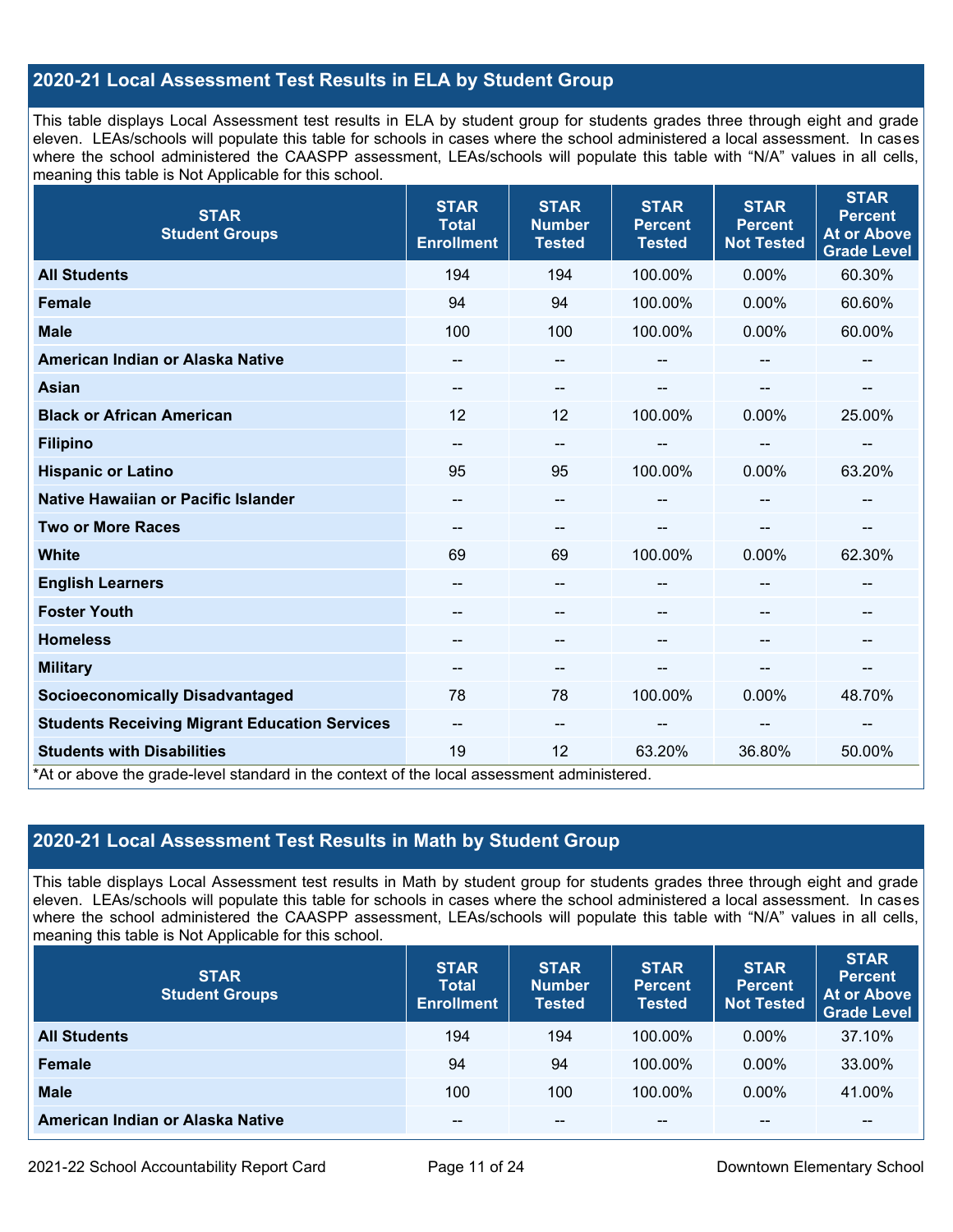| <b>Asian</b>                                                                               | $\sim$ | $- -$ |         | --       | --     |
|--------------------------------------------------------------------------------------------|--------|-------|---------|----------|--------|
| <b>Black or African American</b>                                                           | 12     | 12    | 100.00% | 0.00%    | 25.00% |
| <b>Filipino</b>                                                                            | --     | $- -$ |         | --       | --     |
| <b>Hispanic or Latino</b>                                                                  | 95     | 95    | 100.00% | 0.00%    | 35.80% |
| Native Hawaiian or Pacific Islander                                                        | --     | $- -$ | $\sim$  | --       | --     |
| <b>Two or More Races</b>                                                                   | --     | --    | --      | --       | --     |
| <b>White</b>                                                                               | 69     | 69    | 100.00% | $0.00\%$ | 43.50% |
| <b>English Learners</b>                                                                    | --     | --    | --      | --       | --     |
| <b>Foster Youth</b>                                                                        | --     | --    |         | --       |        |
| <b>Homeless</b>                                                                            | --     | --    |         | --       | --     |
| <b>Military</b>                                                                            | --     | $- -$ | --      | --       | --     |
| <b>Socioeconomically Disadvantaged</b>                                                     | 78     | 78    | 100.00% | 0.00%    | 30.80% |
| <b>Students Receiving Migrant Education Services</b>                                       | --     | $- -$ | --      | --       | --     |
| <b>Students with Disabilities</b>                                                          | 19     | 12    | 63.20%  | 36.80%   | 8.30%  |
| *At or above the grade-level standard in the context of the local assessment administered. |        |       |         |          |        |

## **CAASPP Test Results in Science for All Students**

This table displays the percentage of all students grades five, eight, and High School meeting or exceeding the State Standard.

The 2019-2020 data cells with N/A values indicate that the 2019-2020 data are not available due to the COVID-19 pandemic and resulting summative testing suspension. The Executive Order N-30-20 was issued which waived the assessment, accountability, and reporting requirements for the 2019-2020 school year.

For any 2020-2021 data cells with N/T values indicate that this school did not test students using the CAASPP Science.

| <b>Subject</b>                                           | <b>School</b> | <b>School</b> | <b>District</b> | District | <b>State</b> | <b>State</b> |
|----------------------------------------------------------|---------------|---------------|-----------------|----------|--------------|--------------|
|                                                          | 2019-20       | 2020-21       | 2019-20         | 2020-21  | 2019-20      | 2020-21      |
| <b>Science</b><br>$\left($ (grades 5, 8 and high school) | N/A           | NT            | N/A             | NT       | N/A          | 28.72        |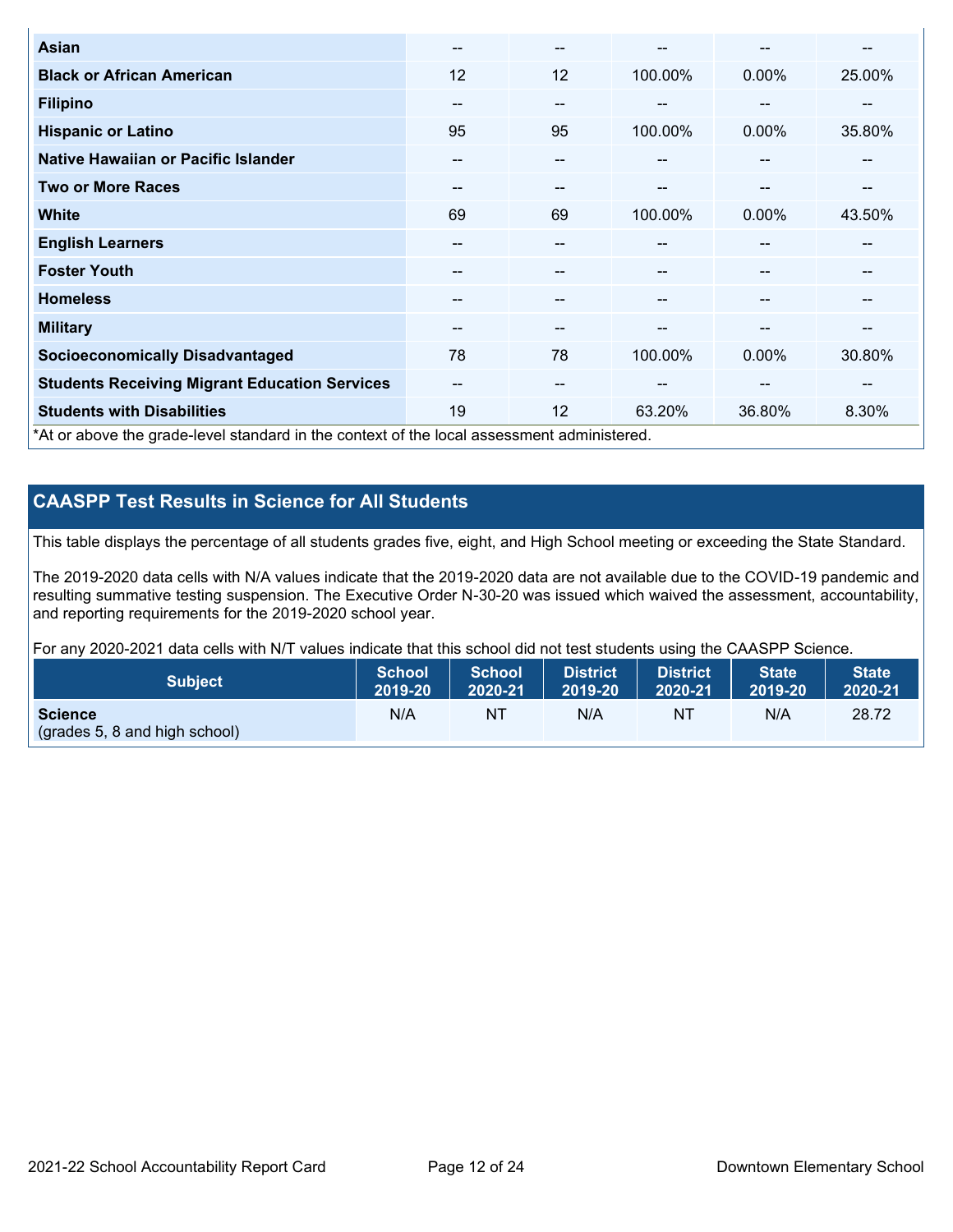## **2020-21 CAASPP Test Results in Science by Student Group**

This table displays CAASPP test results in Science by student group for students grades five, eight, and High School. For any data cells with N/T values indicate that this school did not test students using the CAASPP Science.

| <b>Student Group</b>                                 | <b>Total</b><br><b>Enrollment</b> | <b>Number</b><br><b>Tested</b> | <b>Percent</b><br><b>Tested</b> | <b>Percent</b><br><b>Not Tested</b> | <b>Percent</b><br><b>Met or</b><br><b>Exceeded</b> |
|------------------------------------------------------|-----------------------------------|--------------------------------|---------------------------------|-------------------------------------|----------------------------------------------------|
| <b>All Students</b>                                  | 63                                | <b>NT</b>                      | <b>NT</b>                       | <b>NT</b>                           | <b>NT</b>                                          |
| <b>Female</b>                                        | 31                                | <b>NT</b>                      | <b>NT</b>                       | <b>NT</b>                           | <b>NT</b>                                          |
| <b>Male</b>                                          | 32                                | <b>NT</b>                      | <b>NT</b>                       | <b>NT</b>                           | <b>NT</b>                                          |
| American Indian or Alaska Native                     | $\Omega$                          | $\mathbf 0$                    | $\mathbf 0$                     | $\Omega$                            | 0                                                  |
| <b>Asian</b>                                         | --                                | <b>NT</b>                      | <b>NT</b>                       | <b>NT</b>                           | <b>NT</b>                                          |
| <b>Black or African American</b>                     | --                                | <b>NT</b>                      | <b>NT</b>                       | <b>NT</b>                           | <b>NT</b>                                          |
| <b>Filipino</b>                                      | --                                | <b>NT</b>                      | <b>NT</b>                       | <b>NT</b>                           | <b>NT</b>                                          |
| <b>Hispanic or Latino</b>                            | 28                                | <b>NT</b>                      | <b>NT</b>                       | <b>NT</b>                           | <b>NT</b>                                          |
| Native Hawaiian or Pacific Islander                  | $\mathbf 0$                       | $\pmb{0}$                      | $\mathbf 0$                     | $\overline{0}$                      | 0                                                  |
| <b>Two or More Races</b>                             | $\mathbf 0$                       | $\mathbf 0$                    | $\mathbf 0$                     | $\mathbf 0$                         | 0                                                  |
| <b>White</b>                                         | 24                                | <b>NT</b>                      | <b>NT</b>                       | <b>NT</b>                           | <b>NT</b>                                          |
| <b>English Learners</b>                              | 0                                 | $\mathbf 0$                    | $\mathbf 0$                     | $\mathbf 0$                         | 0                                                  |
| <b>Foster Youth</b>                                  | $\mathbf 0$                       | $\pmb{0}$                      | $\mathbf 0$                     | $\mathbf 0$                         | 0                                                  |
| <b>Homeless</b>                                      | $\overline{\phantom{a}}$          | <b>NT</b>                      | <b>NT</b>                       | <b>NT</b>                           | <b>NT</b>                                          |
| <b>Military</b>                                      | $\Omega$                          | $\pmb{0}$                      | $\mathbf{0}$                    | $\mathbf 0$                         | 0                                                  |
| <b>Socioeconomically Disadvantaged</b>               | 25                                | <b>NT</b>                      | <b>NT</b>                       | <b>NT</b>                           | <b>NT</b>                                          |
| <b>Students Receiving Migrant Education Services</b> | $\mathbf 0$                       | $\mathbf 0$                    | $\mathbf 0$                     | $\overline{0}$                      | 0                                                  |
| <b>Students with Disabilities</b>                    | --                                | <b>NT</b>                      | <b>NT</b>                       | <b>NT</b>                           | <b>NT</b>                                          |

## **B. Pupil Outcomes State Priority: Other Pupil Outcomes**

The SARC provides the following information relevant to the State priority: Other Pupil Outcomes (Priority 8): Pupil outcomes in the subject area of physical education.

## **2020-21 California Physical Fitness Test Results**

Due to the COVID-19 crisis, the Physical Fitness Test was suspended during the 2020-2021 school year and therefore no data are reported and each cell in this table is populated with "N/A."

| <b>Grade Level</b> | <b>Four of Six Fitness Standards</b> | <b>Five of Six Fitness Standards</b> | Percentage of Students Meeting   Percentage of Students Meeting   Percentage of Students Meeting<br><b>Six of Six Fitness Standards</b> |
|--------------------|--------------------------------------|--------------------------------------|-----------------------------------------------------------------------------------------------------------------------------------------|
| Grade 5            | N/A                                  | N/A                                  | N/A                                                                                                                                     |
| Grade 7            | N/A                                  | N/A                                  | N/A                                                                                                                                     |
| Grade 9            | N/A                                  | N/A                                  | N/A                                                                                                                                     |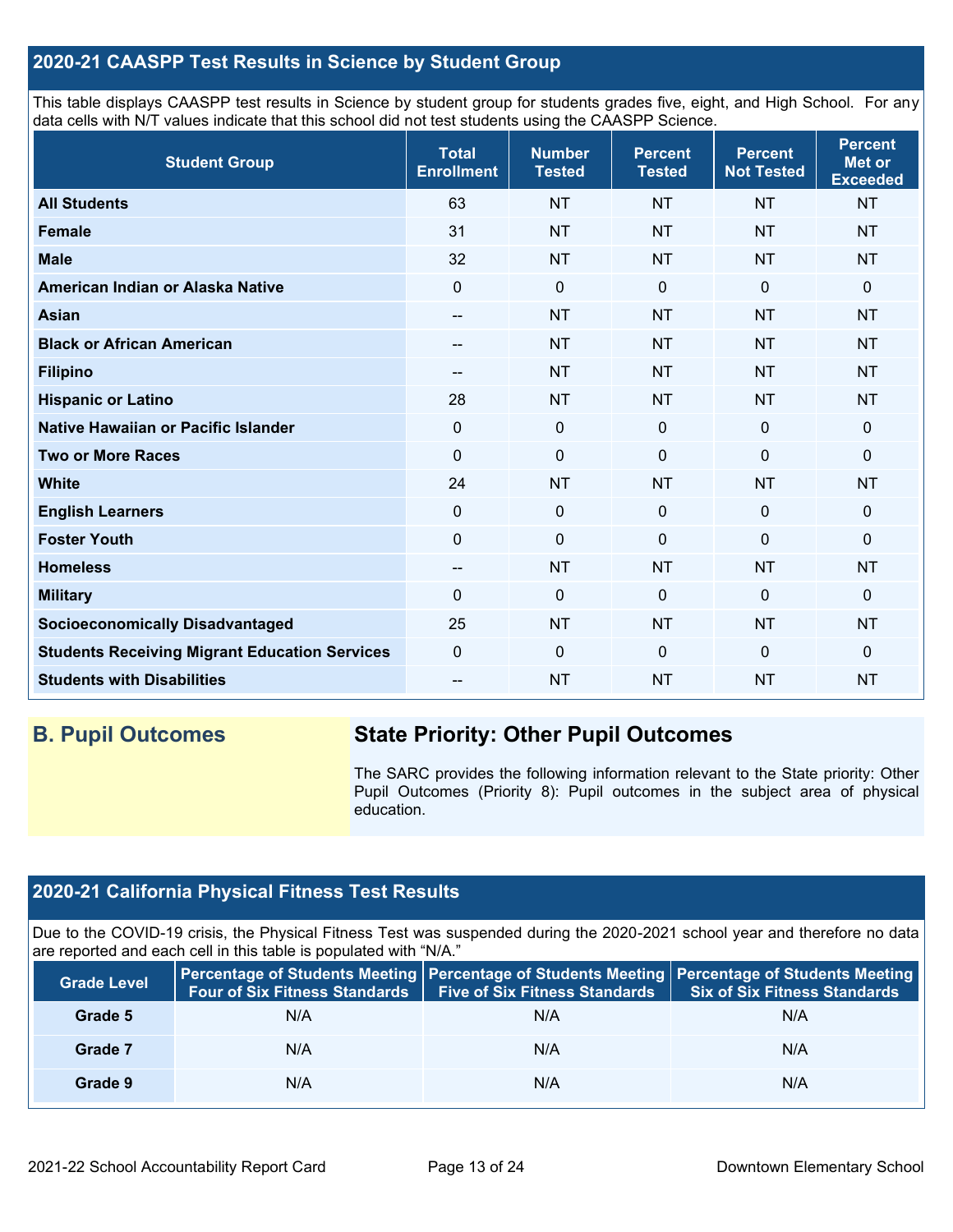## **C. Engagement State Priority: Parental Involvement**

The SARC provides the following information relevant to the State priority: Parental Involvement (Priority 3): Efforts the school district makes to seek parent input in making decisions regarding the school district and at each school site.

### **2021-22 Opportunities for Parental Involvement**

Downtown School's Family & Community Engagement (F.A.C.E.) liaison supports involvement in our school in many different avenues. The FACE Liaison recruits, guides, and promotes parents, family and community members to be involved in the multitude of program opportunities at our school. We have many ways for parents and community members to be an integral part of our educational programs and we have a large cadre of faithful volunteers.

The following descriptions pertain to parent and community involvement during a normal or non-COVID-19 restricted school years. Parents, grandparents, and community members volunteer regularly in the classroom, as part of the Parent Brigade Car Valet program, coaching academic and athletic student teams, in PTA fundraising events and in numerous celebrations. As part of the Downtown business community, we encourage professionals and other community volunteers to help us. Downtown School takes pride in saluting America's Veterans during our annual celebration inviting vets related to our students, and from the community in general, to our large, colorful, and honoring event. The Community Partners in Education is another opportunity for us to connect with neighboring businesses and organizations to enhance the educational experience for students and adults alike. Many volunteer workers come to help in the classroom wherever needed. We truly appreciate all the help and involvement from our volunteers and recognize them annually at Volunteer Appreciation events. As an additional outreach to our downtown community, walking field trips to many of the city offices, museums, and service centers are also scheduled to enrich student learning and make a strong connection to our downtown city area.

During school closures due to COVID-19, all FACE events were conducted virtually using Zoom; these included such events as parent education sessions, Family Fun Nights, and coffee sessions. The FACE also supported families with at home learning by connecting materials, supplies and resources to our families, to include chromebooks, hot spots, and headphones and mice. Our family connections, although different, remain strong.

We promote effective communication through our web site, the Parent Portal, Parent Square, monthly e-newsletters, flyers regarding upcoming events, global e-mails to all parents, and teacher e-mails regarding student activities and progress to parents. We recognize that parents are a critical aspect of the educational process. They provide input in school programs, help review and monitor school improvement initiatives, and enhance our program through involvement in the PTA, SSC, sports and academic event coaches, parent advisory committees, and as classroom volunteers. Parents can call our school office at (661) 631-5920 to access information concerning participation opportunities, speak to our FACE liaison, or email klassens@bcsd.com.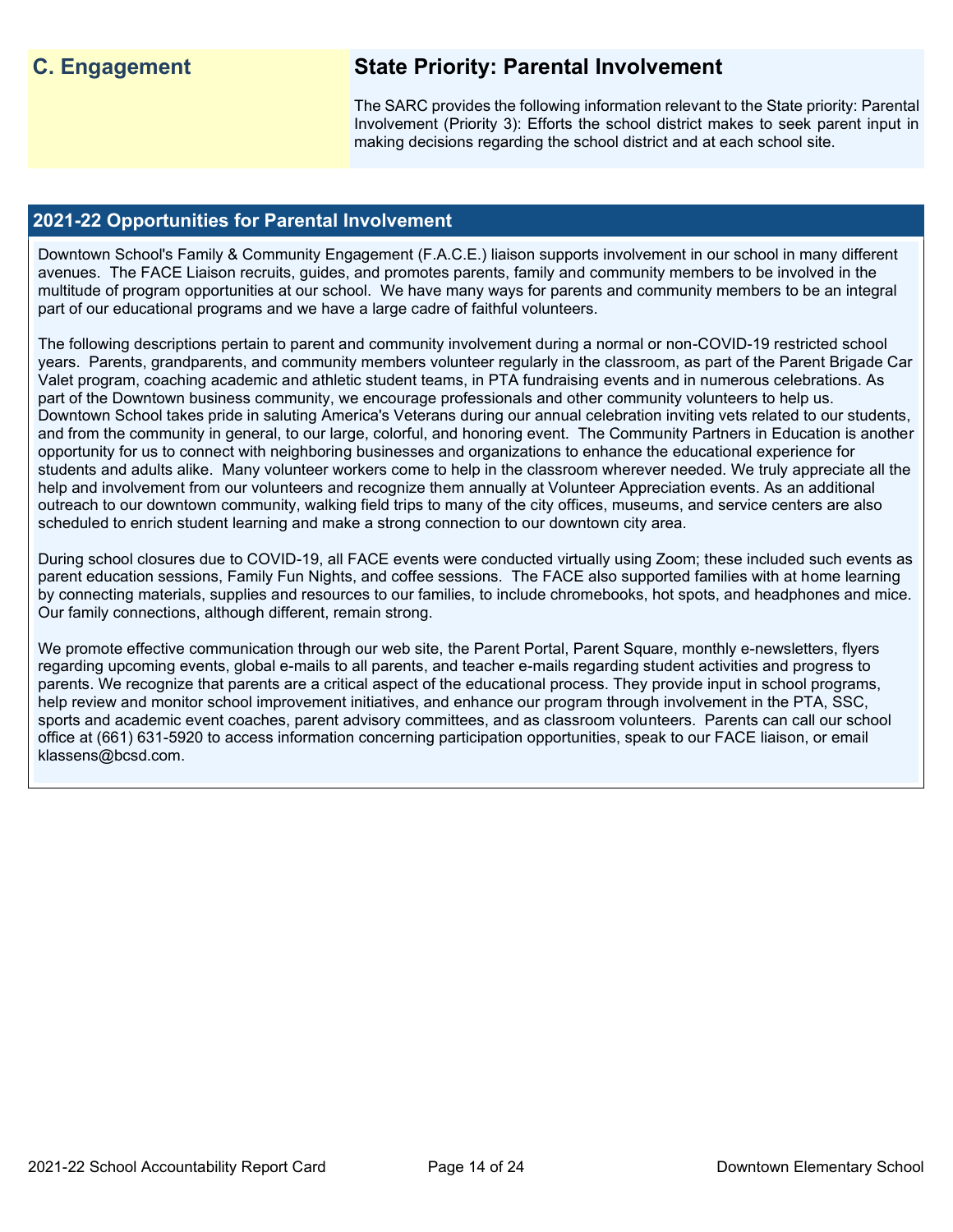## **2020-21 Chronic Absenteeism by Student Group**

| <b>Student Group</b>                                 | <b>Cumulative</b><br><b>Enrollment</b> | <b>Chronic</b><br><b>Absenteeism</b><br><b>Eligible Enrollment</b> | <b>Chronic</b><br><b>Absenteeism</b><br><b>Count</b> | <b>Chronic</b><br><b>Absenteeism</b><br><b>Rate</b> |
|------------------------------------------------------|----------------------------------------|--------------------------------------------------------------------|------------------------------------------------------|-----------------------------------------------------|
| <b>All Students</b>                                  | 312                                    | 311                                                                | $\Omega$                                             | 0.0                                                 |
| <b>Female</b>                                        | 150                                    | 150                                                                | $\Omega$                                             | 0.0                                                 |
| <b>Male</b>                                          | 162                                    | 161                                                                | $\Omega$                                             | 0.0                                                 |
| American Indian or Alaska Native                     | 3                                      | 3                                                                  | $\Omega$                                             | 0.0                                                 |
| <b>Asian</b>                                         | 10                                     | 10                                                                 | $\mathbf{0}$                                         | 0.0                                                 |
| <b>Black or African American</b>                     | 17                                     | 17                                                                 | $\mathbf{0}$                                         | 0.0                                                 |
| <b>Filipino</b>                                      | 6                                      | $6\phantom{1}$                                                     | $\mathbf 0$                                          | 0.0                                                 |
| <b>Hispanic or Latino</b>                            | 147                                    | 147                                                                | $\mathbf{0}$                                         | 0.0                                                 |
| Native Hawaiian or Pacific Islander                  | $\Omega$                               | $\mathbf{0}$                                                       | $\mathbf 0$                                          | 0.0                                                 |
| <b>Two or More Races</b>                             | 8                                      | 8                                                                  | $\mathbf 0$                                          | 0.0                                                 |
| <b>White</b>                                         | 121                                    | 120                                                                | $\mathbf{0}$                                         | 0.0                                                 |
| <b>English Learners</b>                              | 5                                      | $5\phantom{.0}$                                                    | $\Omega$                                             | 0.0                                                 |
| <b>Foster Youth</b>                                  | $\mathbf{1}$                           | $\mathbf 1$                                                        | $\Omega$                                             | 0.0                                                 |
| <b>Homeless</b>                                      | 1                                      | 1                                                                  | $\Omega$                                             | 0.0                                                 |
| <b>Socioeconomically Disadvantaged</b>               | 128                                    | 128                                                                | $\Omega$                                             | 0.0                                                 |
| <b>Students Receiving Migrant Education Services</b> | $\mathbf{0}$                           | $\Omega$                                                           | $\Omega$                                             | 0.0                                                 |
| <b>Students with Disabilities</b>                    | 27                                     | 27                                                                 | $\Omega$                                             | 0.0                                                 |

# **C. Engagement State Priority: School Climate**

The SARC provides the following information relevant to the State priority: School Climate (Priority 6):

- Pupil suspension rates;
- Pupil expulsion rates; and
- Other local measures on the sense of safety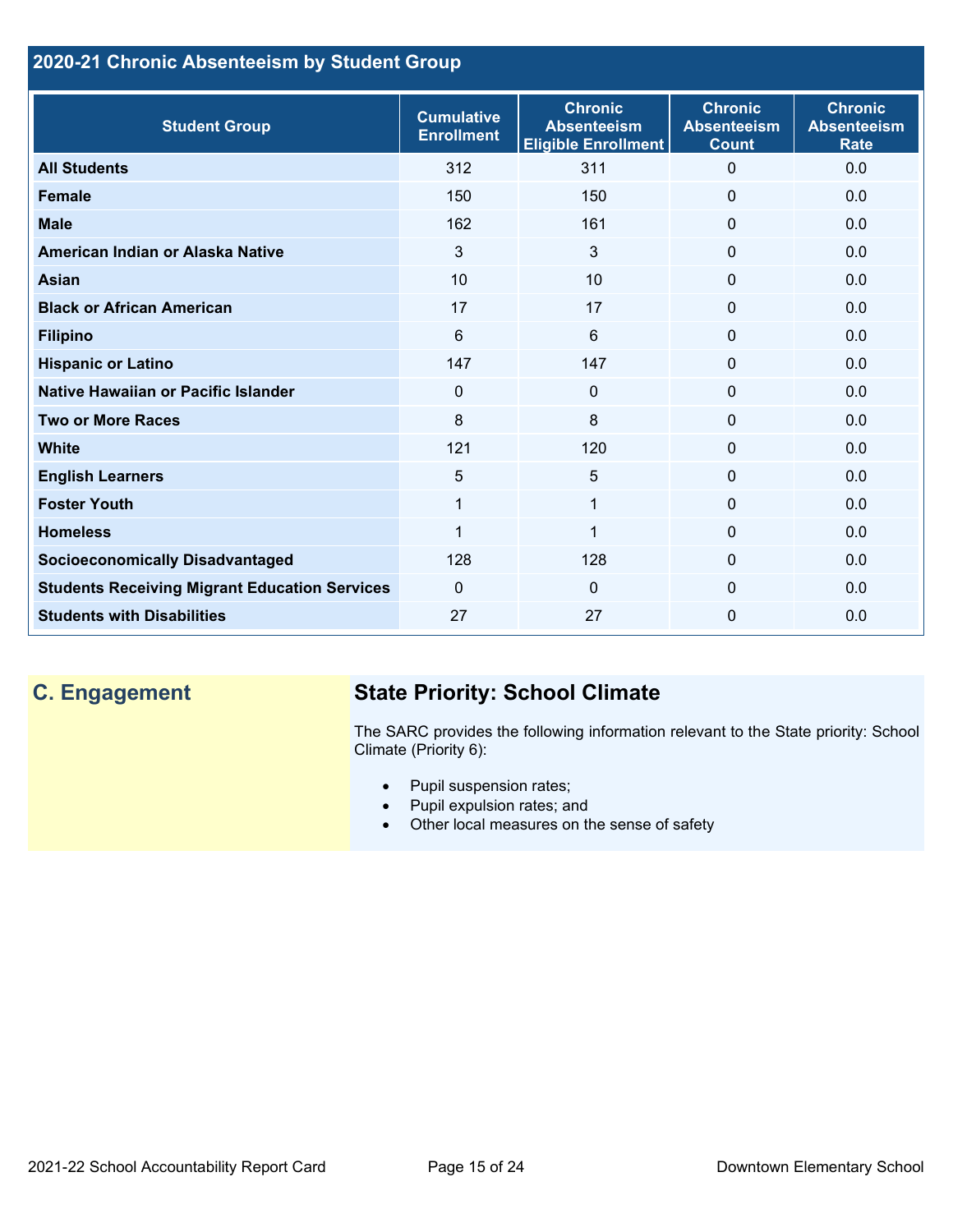### **Suspensions and Expulsions**

This table displays suspensions and expulsions data collected between July through June, each full school year respectively. Data collected during the 2020-21 school year may not be comparable to earlier years of this collection due to differences in learning mode instruction in response to the COVID-19 pandemic.

| <b>Subject</b>     | <b>School</b><br>2018-19 | <b>School</b><br>2020-21 | <b>District</b><br>2018-19 | <b>District</b><br>2020-21 | <b>State</b><br>2018-19 | <b>State</b><br>2020-21 |
|--------------------|--------------------------|--------------------------|----------------------------|----------------------------|-------------------------|-------------------------|
| <b>Suspensions</b> | 1.53                     | 0.00                     | 2.08                       | 0.03                       | 3.47                    | 0.20                    |
| <b>Expulsions</b>  | 0.00                     | 0.00                     | 0.06                       | 0.00                       | 0.08                    | 0.00                    |

This table displays suspensions and expulsions data collected between July through February, partial school year due to the COVID-19 pandemic. The 2019-2020 suspensions and expulsions rate data are not comparable to other year data because the 2019-2020 school year is a partial school year due to the COVID-19 crisis. As such, it would be inappropriate to make any comparisons in rates of suspensions and expulsions in the 2019-2020 school year compared to other school years.

| <b>Subject</b>     | <b>School</b><br>2019-20 | <b>District</b><br>2019-20 | <b>State</b><br>2019-20 |
|--------------------|--------------------------|----------------------------|-------------------------|
| <b>Suspensions</b> | 0.31                     | 1.43                       | 2.45                    |
| <b>Expulsions</b>  | 0.00                     | 0.01                       | 0.05                    |

## **2020-21 Suspensions and Expulsions by Student Group**

| <b>Student Group</b>                                 | <b>Suspensions Rate</b> | <b>Expulsions Rate</b> |
|------------------------------------------------------|-------------------------|------------------------|
| <b>All Students</b>                                  | 0.00                    | 0.00                   |
| <b>Female</b>                                        | 0.00                    | 0.00                   |
| <b>Male</b>                                          | 0.00                    | 0.00                   |
| American Indian or Alaska Native                     | 0.00                    | 0.00                   |
| <b>Asian</b>                                         | 0.00                    | 0.00                   |
| <b>Black or African American</b>                     | 0.00                    | 0.00                   |
| <b>Filipino</b>                                      | 0.00                    | 0.00                   |
| <b>Hispanic or Latino</b>                            | 0.00                    | 0.00                   |
| Native Hawaiian or Pacific Islander                  | 0.00                    | 0.00                   |
| <b>Two or More Races</b>                             | 0.00                    | 0.00                   |
| <b>White</b>                                         | 0.00                    | 0.00                   |
| <b>English Learners</b>                              | 0.00                    | 0.00                   |
| <b>Foster Youth</b>                                  | 0.00                    | 0.00                   |
| <b>Homeless</b>                                      | 0.00                    | 0.00                   |
| <b>Socioeconomically Disadvantaged</b>               | 0.00                    | 0.00                   |
| <b>Students Receiving Migrant Education Services</b> | 0.00                    | 0.00                   |
| <b>Students with Disabilities</b>                    | 0.00                    | 0.00                   |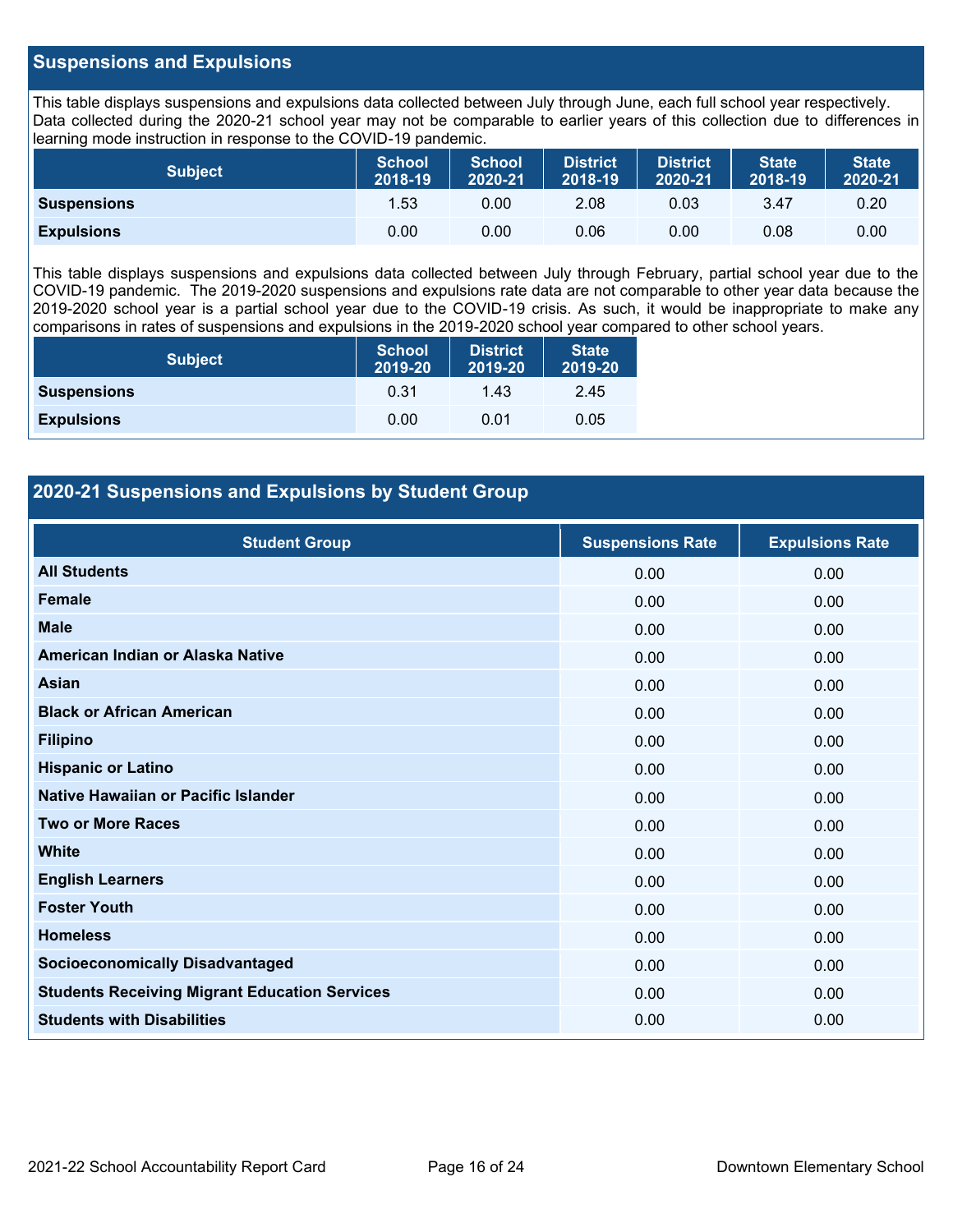#### **2021-22 School Safety Plan**

Downtown established its Comprehensive School Safety Plan in 1998. A law enforcement officer specializing in safety provided direction in the establishment of the School Safety Plan. Downtown's School Safety Plan is current and is updated annually. BCSD and KCSOS developed Emergency Response plans and protocols that we have in place, train all our staff and students with, and practice on a regular basis. Recent reviews of the plan were held with the classified staff on January 4, 2021, on January 13, 2021 with the certificated staff, and on February 10, 2021, with the School Leadership Team. The SSC reviewed the CSSP and voted for approval of the Plan on February 11, 2021. The reviews included the new elements of the BCSD Standard Response Protocol (SRP). Key elements of Downtown's School Safety Plan include the following: (a) routine and emergency disaster procedures; (b) suspension, and expulsion procedures; (c) teacher notification of pupils with a specific discipline history; (d) child abuse reporting procedures, (e) the district's sexual harassment policy; (f) school crime data; (g) the student dress code; (h) safe entrance and exit procedures; (i) the civil defense and disaster plan; and (j) discipline rules and procedures. Our overall goal is to maintain a safe and orderly school environment conducive to learning, demonstrating mutual respect for all, and a positive and caring environment.

## **D. Other SARC Information Information Required in the SARC**

The information in this section is required to be in the SARC but is not included in the state priorities for LCFF.

## **2018-19 Elementary Average Class Size and Class Size Distribution**

This table displays the 2018-19 average class size and class size distribution. The columns titled "Number of Classes" indicates how many classes fall into each size category (a range of total students per class). The "Other" category is for multigrade level classes.

| <b>Grade Level</b> | <b>Average</b><br><b>Class Size</b> | 1-20 Students | Number of Classes with   Number of Classes with   Number of Classes with<br>21-32 Students | 33+ Students |
|--------------------|-------------------------------------|---------------|--------------------------------------------------------------------------------------------|--------------|
| n.                 | 21                                  |               |                                                                                            |              |
|                    | 21                                  |               |                                                                                            |              |
|                    | 19                                  | っ             |                                                                                            |              |
|                    | 18                                  |               |                                                                                            |              |
|                    | 36                                  |               |                                                                                            |              |
|                    | 16                                  |               |                                                                                            |              |
|                    | 33                                  |               |                                                                                            |              |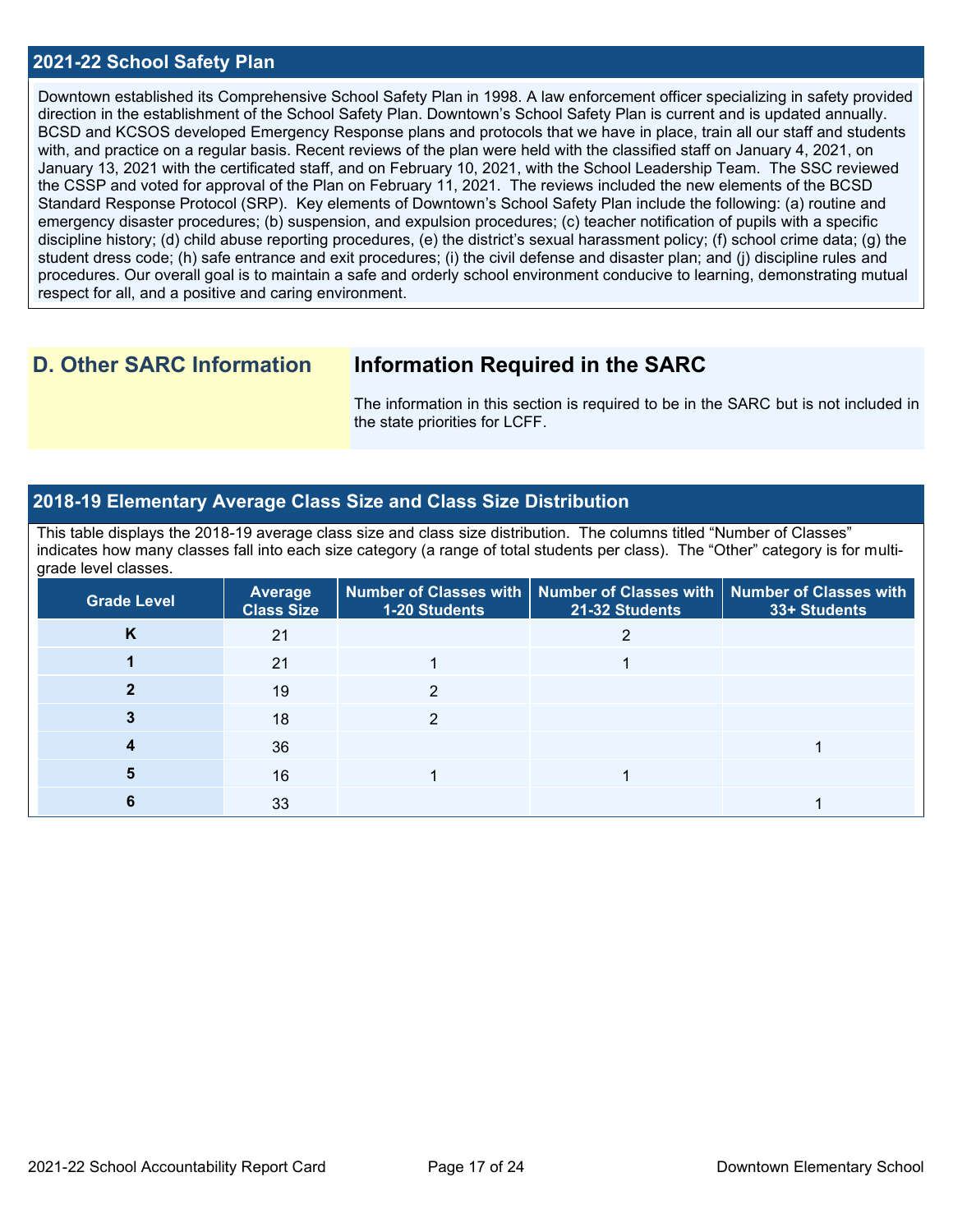### **2019-20 Elementary Average Class Size and Class Size Distribution**

This table displays the 2019-20 average class size and class size distribution. The columns titled "Number of Classes" indicates how many classes fall into each size category (a range of total students per class). The "Other" category is for multi-grade level classes.

| <b>Grade Level</b> | <b>Average</b><br><b>Class Size</b> | <b>Number of Classes with</b><br>1-20 Students | <b>Number of Classes with</b><br>21-32 Students | <b>Number of Classes with</b><br>33+ Students |
|--------------------|-------------------------------------|------------------------------------------------|-------------------------------------------------|-----------------------------------------------|
| K                  | 18                                  | 2                                              |                                                 |                                               |
|                    | 21                                  |                                                | ◠                                               |                                               |
|                    | 19                                  |                                                |                                                 |                                               |
| 3                  | 19                                  | 2                                              |                                                 |                                               |
| 4                  | 36                                  |                                                |                                                 |                                               |
| 5                  | 33                                  |                                                |                                                 |                                               |
| 6                  | 30                                  |                                                | 8                                               |                                               |
| <b>Other</b>       | 4                                   |                                                |                                                 |                                               |

### **2020-21 Elementary Average Class Size and Class Size Distribution**

This table displays the 2020-21 average class size and class size distribution. The columns titled "Number of Classes" indicates how many classes fall into each size category (a range of total students per class). The "Other" category is for multi-grade level classes.

| <b>Grade Level</b> | <b>Average</b><br><b>Class Size</b> | 1-20 Students | Number of Classes with   Number of Classes with   Number of Classes with<br>21-32 Students | 33+ Students |
|--------------------|-------------------------------------|---------------|--------------------------------------------------------------------------------------------|--------------|
| K                  | 18                                  | 2             |                                                                                            |              |
|                    | 11                                  | 3             |                                                                                            |              |
|                    | 21                                  |               | ≘                                                                                          |              |
|                    | 13                                  | 3             |                                                                                            |              |
| 4                  | 28                                  |               |                                                                                            |              |
| 5                  | 13                                  | 2             |                                                                                            |              |
| 6                  | 21                                  | 4             | 3                                                                                          |              |
| <b>Other</b>       | 12                                  | 2             |                                                                                            |              |

#### **2020-21 Ratio of Pupils to Academic Counselor**

This table displays the ratio of pupils to Academic Counselor. One full time equivalent (FTE) equals one staff member working full time; one FTE could also represent two staff members who each work 50 percent of full time.

| <b>Title</b>                        | <b>Ratio</b> |
|-------------------------------------|--------------|
| <b>Pupils to Academic Counselor</b> |              |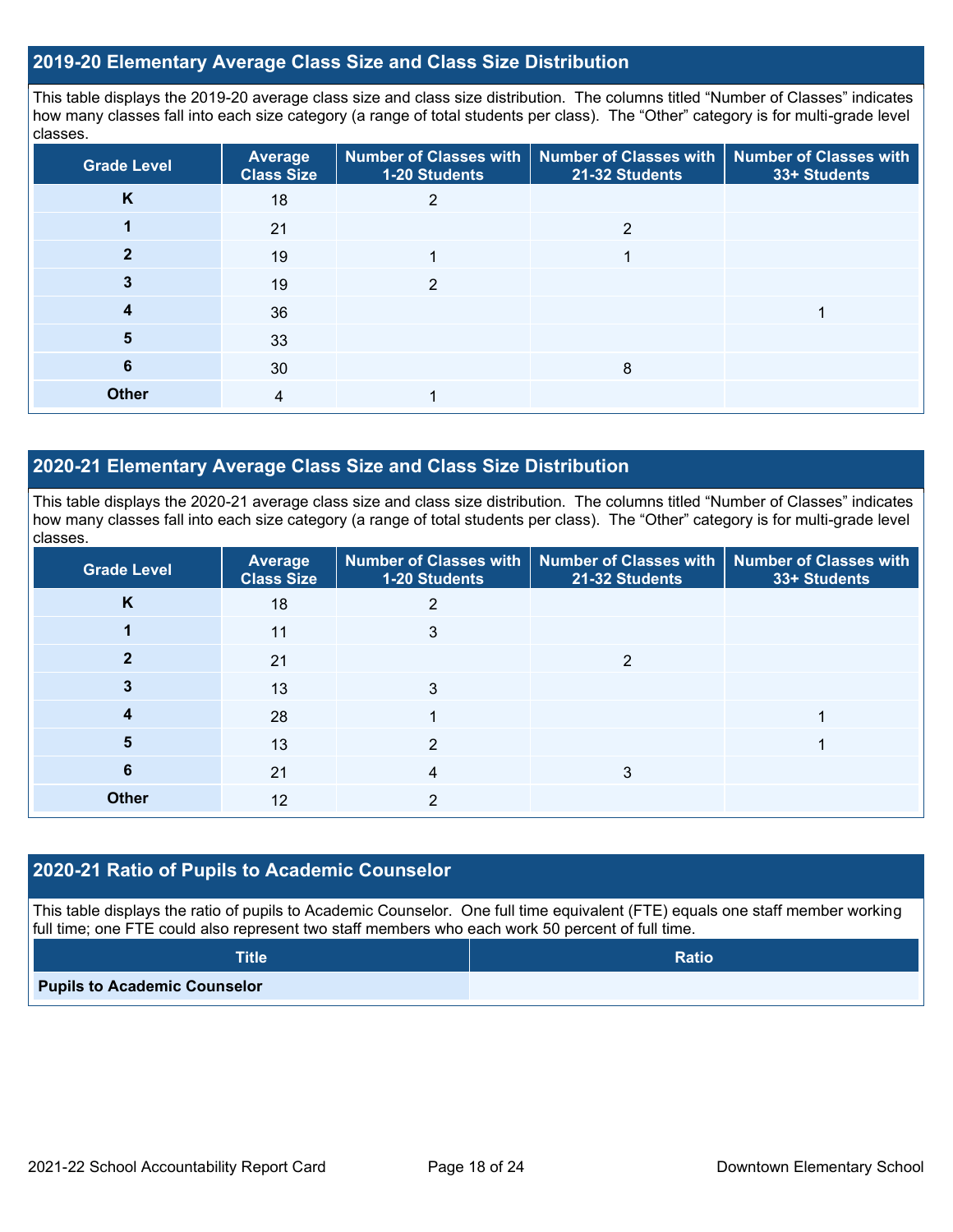### **2020-21 Student Support Services Staff**

This table displays the number of FTE support staff assigned to this school. One full time equivalent (FTE) equals one staff member working full time; one FTE could also represent two staff members who each work 50 percent of full time.

| <b>Title</b>                                                         | <b>Number of FTE Assigned to School</b> |
|----------------------------------------------------------------------|-----------------------------------------|
| <b>Counselor (Academic, Social/Behavioral or Career Development)</b> | 0                                       |
| Library Media Teacher (Librarian)                                    | 0                                       |
| <b>Library Media Services Staff (Paraprofessional)</b>               | 0                                       |
| <b>Psychologist</b>                                                  | 0                                       |
| <b>Social Worker</b>                                                 | $\Omega$                                |
| <b>Speech/Language/Hearing Specialist</b>                            | 0                                       |
| <b>Resource Specialist (non-teaching)</b>                            | 0                                       |

## **2019-20 Expenditures Per Pupil and School Site Teacher Salaries**

This table displays the 2019-20 expenditures per pupil and average teach salary for this school. Cells with N/A values do not require data.

| Level                                                | <b>Total</b><br><b>Expenditures</b><br><b>Per Pupil</b> | <b>Expenditures</b><br><b>Per Pupil</b><br>(Restricted) | <b>Expenditures</b><br><b>Per Pupil</b><br>(Unrestricted) | <b>Average</b><br><b>Teacher</b><br><b>Salary</b> |
|------------------------------------------------------|---------------------------------------------------------|---------------------------------------------------------|-----------------------------------------------------------|---------------------------------------------------|
| <b>School Site</b>                                   | \$8,869                                                 | \$794                                                   | \$8,074                                                   | \$88,853                                          |
| <b>District</b>                                      | N/A                                                     | N/A                                                     | \$3,176                                                   | \$75,963                                          |
| <b>Percent Difference - School Site and District</b> | N/A                                                     | N/A                                                     | 87.1                                                      | 15.6                                              |
| <b>State</b>                                         |                                                         |                                                         | \$8,444                                                   | \$85,863                                          |
| <b>Percent Difference - School Site and State</b>    | N/A                                                     | N/A                                                     | $-4.5$                                                    | 3.4                                               |

## **2020-21 Types of Services Funded**

Migrant Ed. Special Ed. School Site Supplemental Funds **NSLP**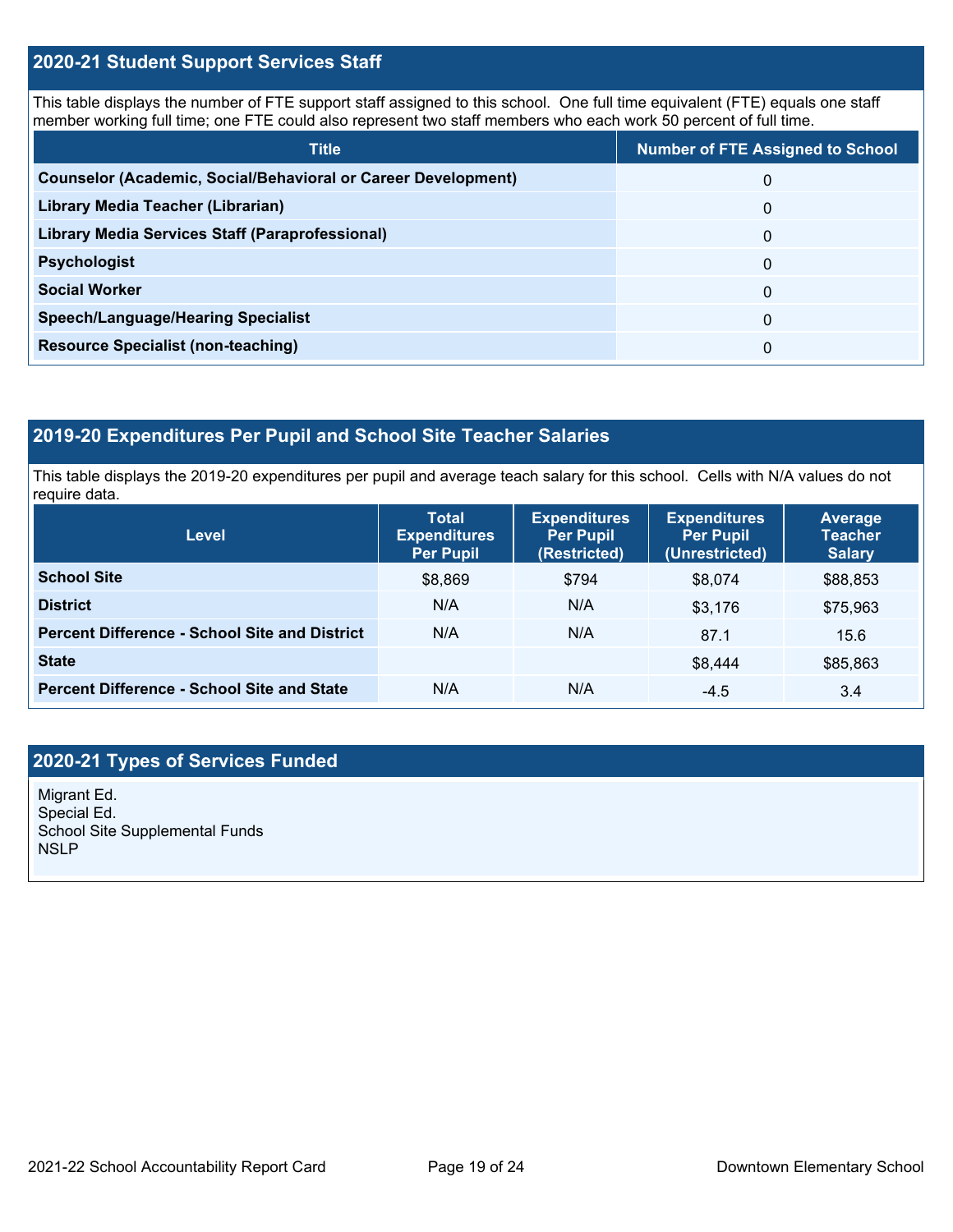## **2019-20 Teacher and Administrative Salaries**

This table displays the 2019-20 Teacher and Administrative salaries. For detailed information on salaries, see the CDE Certification Salaries & Benefits web page at [http://www.cde.ca.gov/ds/fd/cs/.](http://www.cde.ca.gov/ds/fd/cs/)

| Category                                             | <b>District</b><br><b>Amount</b> | <b>State Average</b><br>for Districts<br>in Same Category |
|------------------------------------------------------|----------------------------------|-----------------------------------------------------------|
| <b>Beginning Teacher Salary</b>                      | \$50,328                         | \$52,060                                                  |
| <b>Mid-Range Teacher Salary</b>                      | \$75,872                         | \$84,043                                                  |
| <b>Highest Teacher Salary</b>                        | \$100,272                        | \$107,043                                                 |
| <b>Average Principal Salary (Elementary)</b>         | \$144,130                        | \$133,582                                                 |
| <b>Average Principal Salary (Middle)</b>             | \$142,165                        | \$138,803                                                 |
| <b>Average Principal Salary (High)</b>               | \$0                              | \$133,845                                                 |
| <b>Superintendent Salary</b>                         | \$265,178                        | \$240,628                                                 |
| <b>Percent of Budget for Teacher Salaries</b>        | 30%                              | 35%                                                       |
| <b>Percent of Budget for Administrative Salaries</b> | 5%                               | 5%                                                        |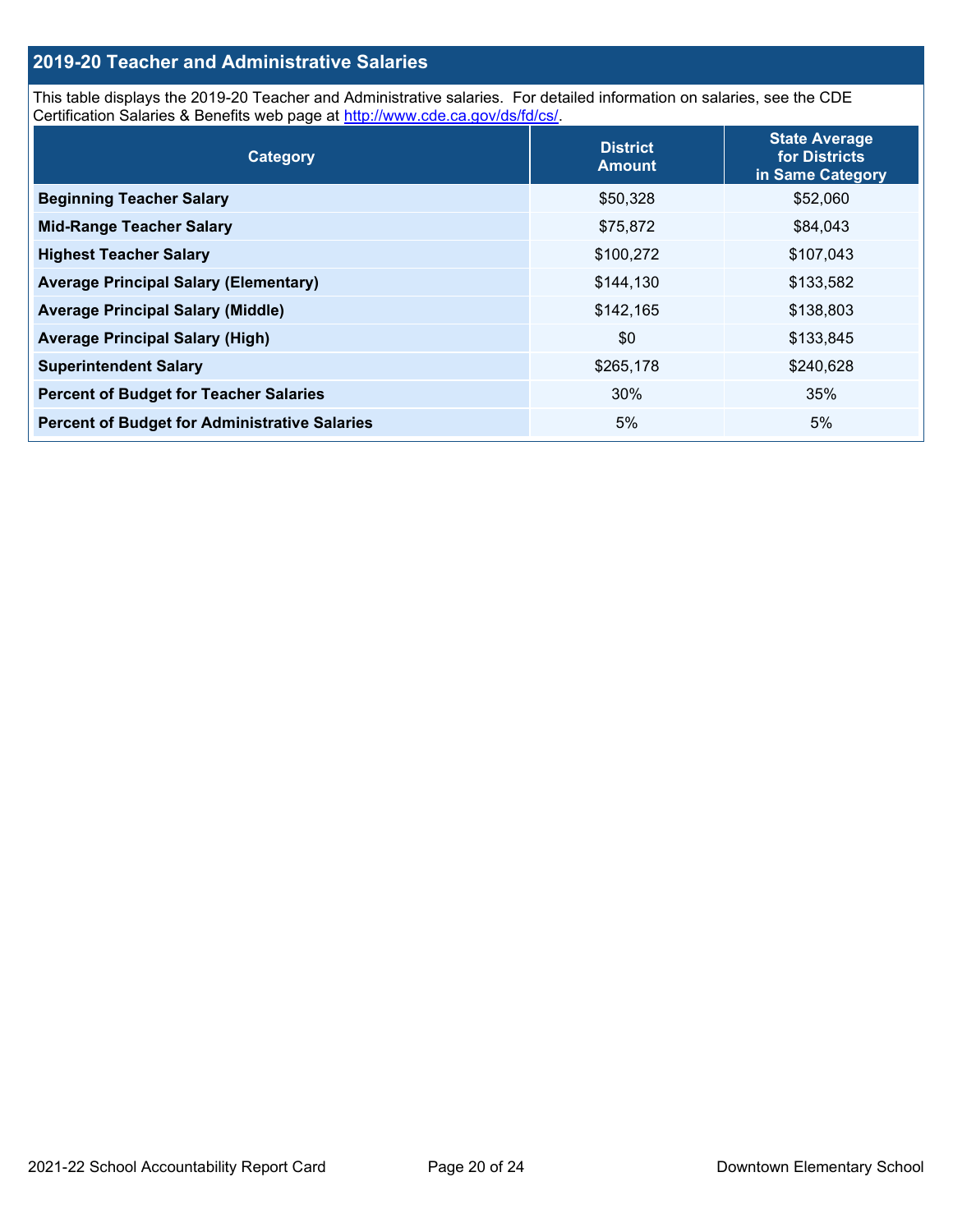#### **Professional Development**

Professional development is designed to provide continuous learning opportunities for administrators, teachers, and classified personnel. Training opportunities affirm the basic philosophy of education that learning is a lifelong process that contributes to the well-being of the students, teachers, administrators, and community. Professional Development is an essential component of effective instruction and student learning.

All training revolves around identified needs of students and adults for the purpose of the improvement of instruction and increasing content knowledge. Central to all training are student achievement data, district focus areas, the Common Core State Standards, the state adopted standards-based instructional materials, and strategies to effectively teach the academic content standards to all students.

During 2020-2021, school year district professional development focused on virtual instruction due to the pandemic. In preparation of the school year, teachers were offered three full days of professional development during the summer. Regularly scheduled office hours and focused professional development was provided on a monthly basis during the school year. Topics addressed navigating platforms being used during virtual learning, increasing student engagement and addressing the common core state standards through distance learning.

Additional support was provided by academic coaches and district specialists for reading/language arts, mathematics, science, writing and social emotional learning. The district provided time and resources for collaboration, planning, and professional development. Additionally, professional development on Multi-Tiered Systems of Support and Support to school and district teams.

Teachers new to the District received four days of professional development prior to the beginning of the school year focused on orientation to District and school site policies and services, Common Core State Standards, classroom management, curriculum and pacing, using technology and setting up the classroom. Teachers in their second year with the District received two days of professional development prior to the beginning of the school year provided by the school site and focused on improving best practices.

New teachers with California preliminary credentials received professional development through the Bakersfield City School District (BCSD) Teacher Induction Program (TIP). The focus of BCSD TIP is being mentored by an experienced teacher, growing in the California Standards for the Teaching Profession (CSTP) and meeting the California Induction standards. The culmination of TIP is the recommendation for the CA Clear Credential. Each TIP teacher was assigned a veteran teacher who served as a mentor. The mentors received on-going professional development in coaching/mentoring strategies, instructional strategies, and guiding cycles of inquiry. Professional development was provided through individual mentoring, monthly meetings, and after-school workshops.

Intern teachers received professional development at monthly meetings focusing on the initial teaching skills of the CSTP including classroom management, lesson planning, assessment, and establishing a climate that is conducive to student achievement. Each Intern was assigned a mentor that provided day-to-day support in these areas as well as advisement toward meeting credential requirements. Mentors received monthly professional development in meeting the needs of Intern teachers. Interns also received coursework and supervision from universities partnered with BCSD to provide the Intern Program.

Teachers on Short Term Staffing Permits (STSPs) were provided mentors and monthly trainings on beginning pedagogy and best teaching practices. Each teacher on a STSP designed a plan to meet requirements to move to a CA Intern or Preliminary Credential. Support was provided for required testing and BCSD staff worked closely with university partners to ensure teachers on permits were taking prerequisite requirements to move to credentials.

Teachers on Provisional Intern Permits (PIPs) were provided a weekly cohort meeting focused on beginning pedagogy. Two cohort meetings occurred weekly to allow teachers on a PIP to work around university course schedules. Support was provided for required testing and BCSD staff worked closely with university partners to ensure teachers on permits were taking prerequisite requirements to move to credentials.

This table displays the number of school days dedicated to staff development and continuous improvement.

| <b>Subiect</b>                                                                  |  | $2019-20$ 2020-21 2021-22 |
|---------------------------------------------------------------------------------|--|---------------------------|
| Number of school days dedicated to Staff Development and Continuous Improvement |  |                           |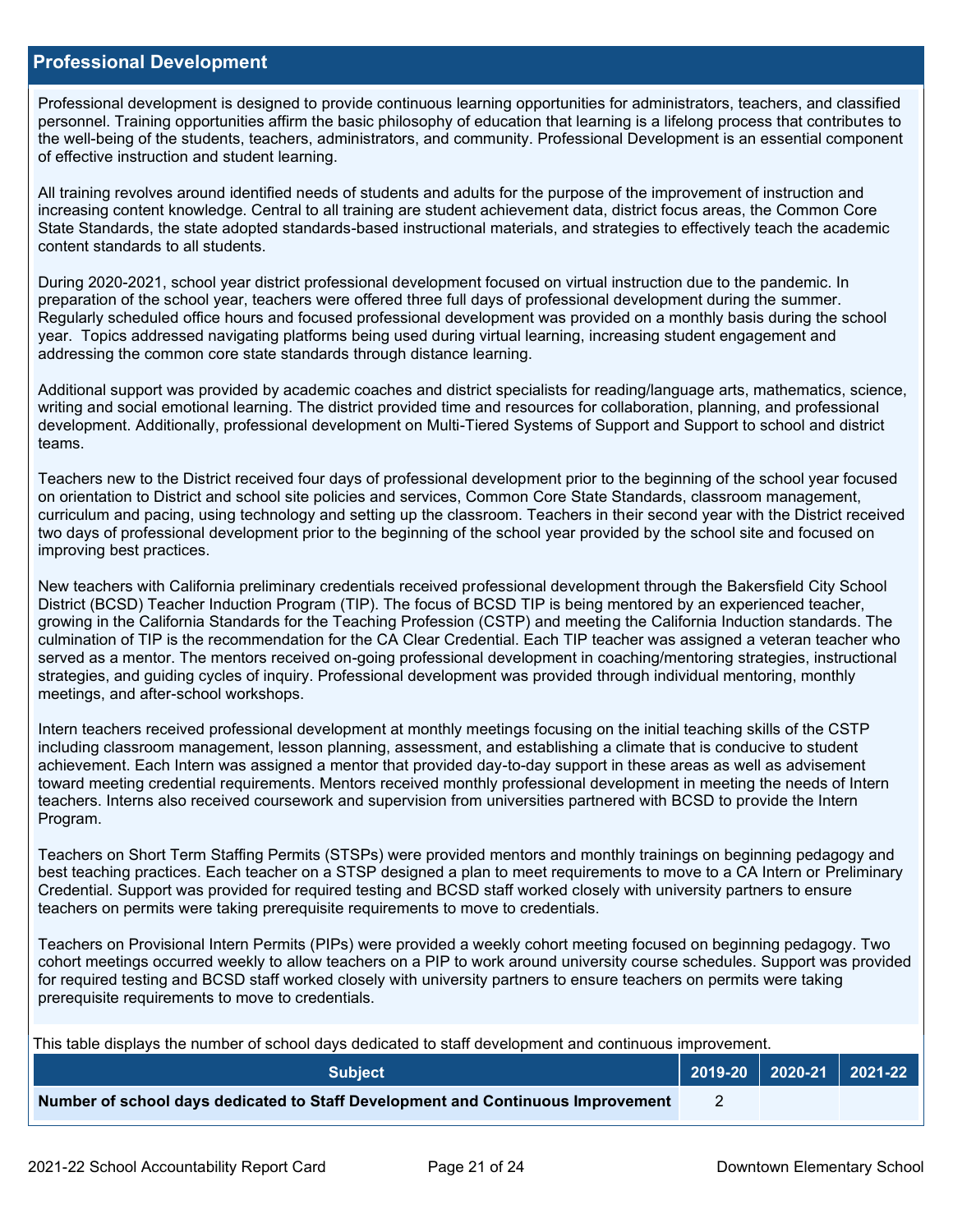# **Bakersfield City School District 2020-21 Local Accountability Report Card (LARC) Addendum**

## **Local Accountability Report Card (LARC) Addendum**

**2020-21 Local Accountability Report Card (LARC) Addendum Overview**



On July 14, 2021, the California State Board of Education (SBE) determined that the California Department of Education (CDE) will use the SARC as the mechanism to conduct a one-time data collection of the LEA-level aggregate test results of all school's local assessments administered during the 2020–2021 school year in order to meet the federal Every Students Succeeds Act (ESSA) reporting requirement for the Local Educational Agency Accountability Report Cards (LARCs).

Each local educational agency (LEA) is responsible for preparing and posting their annual LARC in accordance with the federal ESSA. As a courtesy, the CDE prepares and posts the LARCs on behalf of all LEAs.

Only for the 2020–2021 school year and the 2020–2021 LARCs, LEAs are required to report their aggregate local assessments test results at the LEA-level to the CDE by populating the tables below via the SARC. These data will be used to meet the LEAs' federal requirement for their LARCs. Note that it is the responsibility of the school and LEA to ensure that all student privacy and suppression rules are in place when reporting data in Tables 3 and 4 in the Addendum, as applicable.

The tables below are not part of the SBE approved 2020–2021 SARC template but rather are the mechanism by which these required data will be collected from LEAs.

For purposes of the LARC and the following tables, an LEA is defined as a school district, a county office of education, or a direct funded charter school.

| <b>2021-22 District Contact Information</b> |                                         |  |  |  |
|---------------------------------------------|-----------------------------------------|--|--|--|
| <b>District Name</b>                        | <b>Bakersfield City School District</b> |  |  |  |
| <b>Phone Number</b>                         | 661-631-4600                            |  |  |  |
| Superintendent                              | Mark Luque                              |  |  |  |
| <b>Email Address</b>                        | supt@bcsd.com                           |  |  |  |
| <b>District Website Address</b>             | www.bcsd.com                            |  |  |  |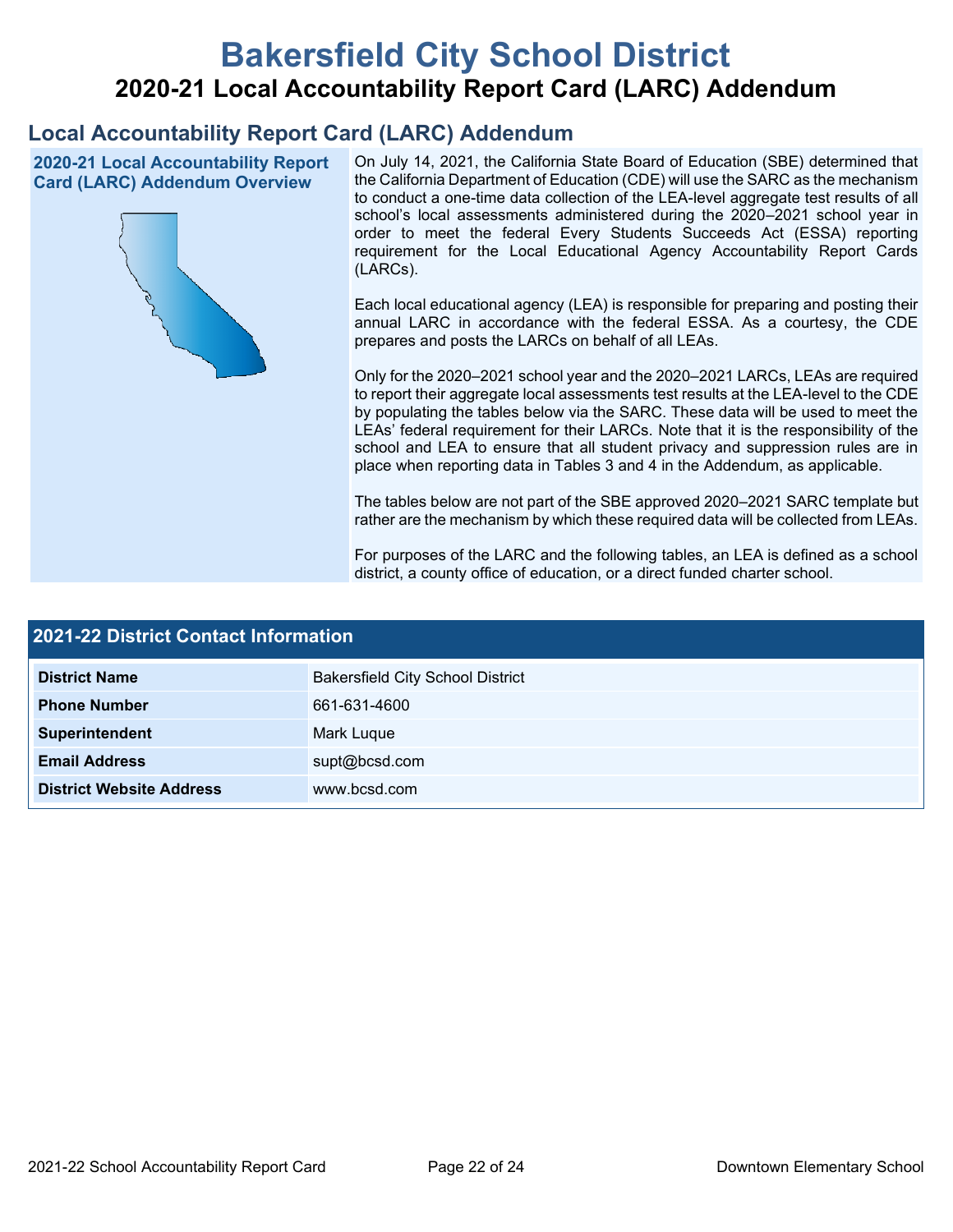## **2020-21 CAASPP Test Results in ELA by Student Group**

This table displays CAASPP test results in ELA by student group for students grades three through eight and grade eleven taking and completing a state-administered assessment. The CDE will populate this table for schools in cases where the school administered the CAASPP assessment. In cases where the school administered a local assessment instead of CAASPP, the CDE will populate this table with "NT" values, meaning this school did not test students using the CAASPP. See the local assessment(s) table for more information.

| <b>CAASPP</b><br><b>Student Groups</b>               | <b>CAASPP</b><br><b>Total</b><br><b>Enrollment</b> | <b>CAASPP</b><br><b>Number</b><br><b>Tested</b> | <b>CAASPP</b><br><b>Percent</b><br><b>Tested</b> | <b>CAASPP</b><br><b>Percent</b><br><b>Not Tested</b> | <b>CAASPP</b><br><b>Percent</b><br>Met or<br><b>Exceeded</b> |
|------------------------------------------------------|----------------------------------------------------|-------------------------------------------------|--------------------------------------------------|------------------------------------------------------|--------------------------------------------------------------|
| <b>All Students</b>                                  | 19655                                              | <b>NT</b>                                       | <b>NT</b>                                        | <b>NT</b>                                            | <b>NT</b>                                                    |
| <b>Female</b>                                        | 9598                                               | <b>NT</b>                                       | <b>NT</b>                                        | <b>NT</b>                                            | <b>NT</b>                                                    |
| <b>Male</b>                                          | 10055                                              | <b>NT</b>                                       | <b>NT</b>                                        | <b>NT</b>                                            | <b>NT</b>                                                    |
| American Indian or Alaska Native                     | 102                                                | <b>NT</b>                                       | <b>NT</b>                                        | <b>NT</b>                                            | <b>NT</b>                                                    |
| <b>Asian</b>                                         | 153                                                | <b>NT</b>                                       | <b>NT</b>                                        | <b>NT</b>                                            | <b>NT</b>                                                    |
| <b>Black or African American</b>                     | 1554                                               | <b>NT</b>                                       | <b>NT</b>                                        | <b>NT</b>                                            | NT                                                           |
| <b>Filipino</b>                                      | 67                                                 | <b>NT</b>                                       | <b>NT</b>                                        | <b>NT</b>                                            | <b>NT</b>                                                    |
| <b>Hispanic or Latino</b>                            | 15770                                              | <b>NT</b>                                       | <b>NT</b>                                        | <b>NT</b>                                            | <b>NT</b>                                                    |
| Native Hawaiian or Pacific Islander                  | 20                                                 | <b>NT</b>                                       | <b>NT</b>                                        | <b>NT</b>                                            | <b>NT</b>                                                    |
| <b>Two or More Races</b>                             | 324                                                | <b>NT</b>                                       | <b>NT</b>                                        | <b>NT</b>                                            | <b>NT</b>                                                    |
| <b>White</b>                                         | 1665                                               | <b>NT</b>                                       | <b>NT</b>                                        | <b>NT</b>                                            | <b>NT</b>                                                    |
| <b>English Learners</b>                              | 4700                                               | <b>NT</b>                                       | <b>NT</b>                                        | <b>NT</b>                                            | <b>NT</b>                                                    |
| <b>Foster Youth</b>                                  | 173                                                | <b>NT</b>                                       | <b>NT</b>                                        | <b>NT</b>                                            | <b>NT</b>                                                    |
| <b>Homeless</b>                                      | 1436                                               | <b>NT</b>                                       | <b>NT</b>                                        | <b>NT</b>                                            | <b>NT</b>                                                    |
| <b>Military</b>                                      | 14                                                 | <b>NT</b>                                       | <b>NT</b>                                        | <b>NT</b>                                            | <b>NT</b>                                                    |
| <b>Socioeconomically Disadvantaged</b>               | 18281                                              | <b>NT</b>                                       | <b>NT</b>                                        | <b>NT</b>                                            | <b>NT</b>                                                    |
| <b>Students Receiving Migrant Education Services</b> | 630                                                | <b>NT</b>                                       | <b>NT</b>                                        | <b>NT</b>                                            | NT                                                           |
| <b>Students with Disabilities</b>                    | 2350                                               | <b>NT</b>                                       | <b>NT</b>                                        | <b>NT</b>                                            | NT                                                           |